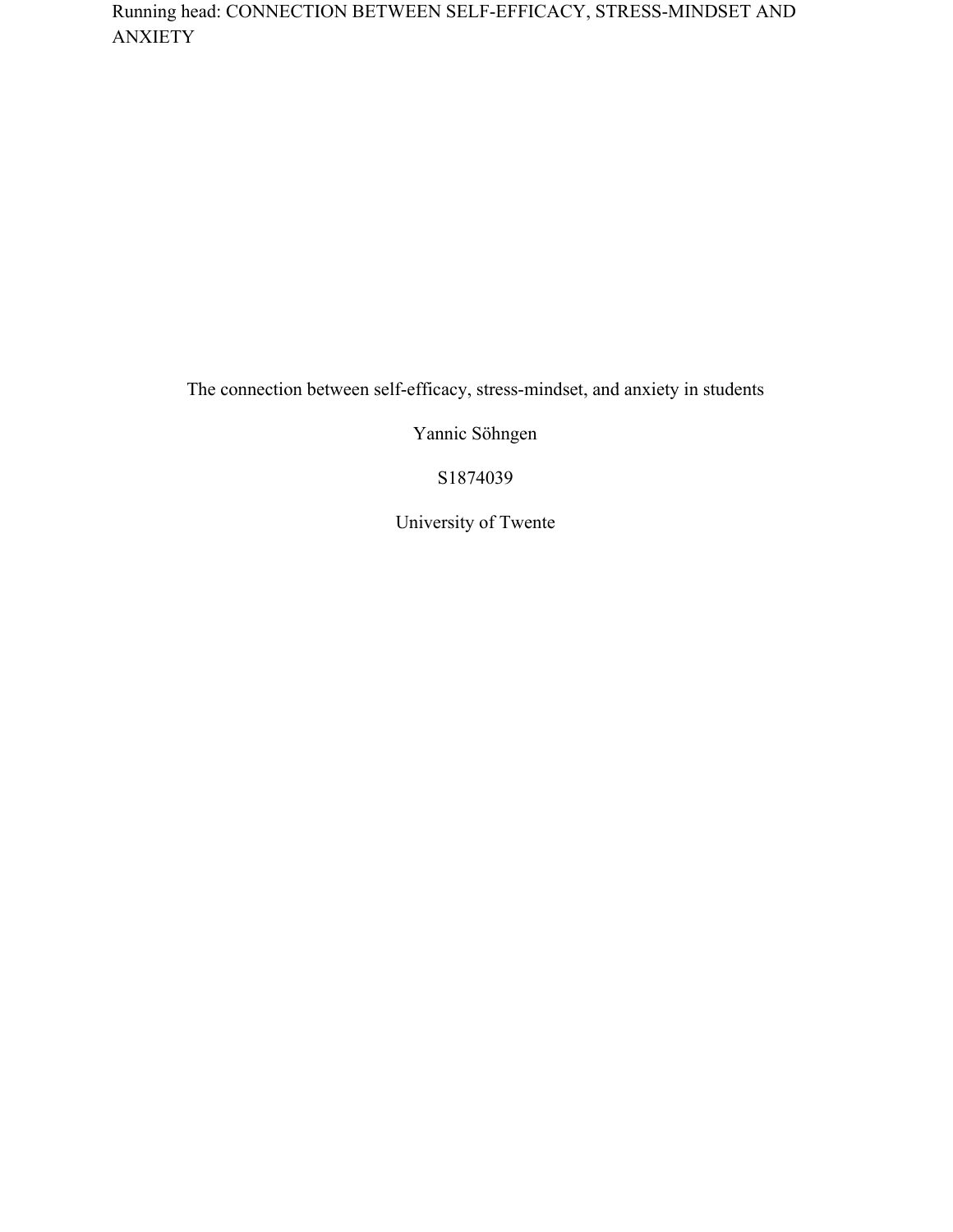## **Abstract**

The goal of this study was to look into the connection between self-efficacy, stress-mindset, and anxiety. It was hypothesized that the stress-mindset is mediating the association between self-efficacy and anxiety. This study had 104 participants, mainly from the University of Twente. In order to examine the construct of anxiety, the trait-anxiety scale of the State-Trait Anxiety Inventory was used. To assess the level of self-efficacy, the General Self-Efficacy Scale (GSE) was used. Lastly, to measure the construct of stress-mindsets the scales for stress-is-enhancing and stress-is-debilitating mindset by Crum, Salovey, & Achor (2013) were used. The results showed that the hypotheses were rejected and there was no mediation effect of stress-mindset for the association between self-efficacy and anxiety. But there was a significant association found between self-efficacy and stress-mindset. The results of this study also brought up the question if the stress-mindsets should still be regarded to be on the same continuum. It is suggested that future research should look into this question.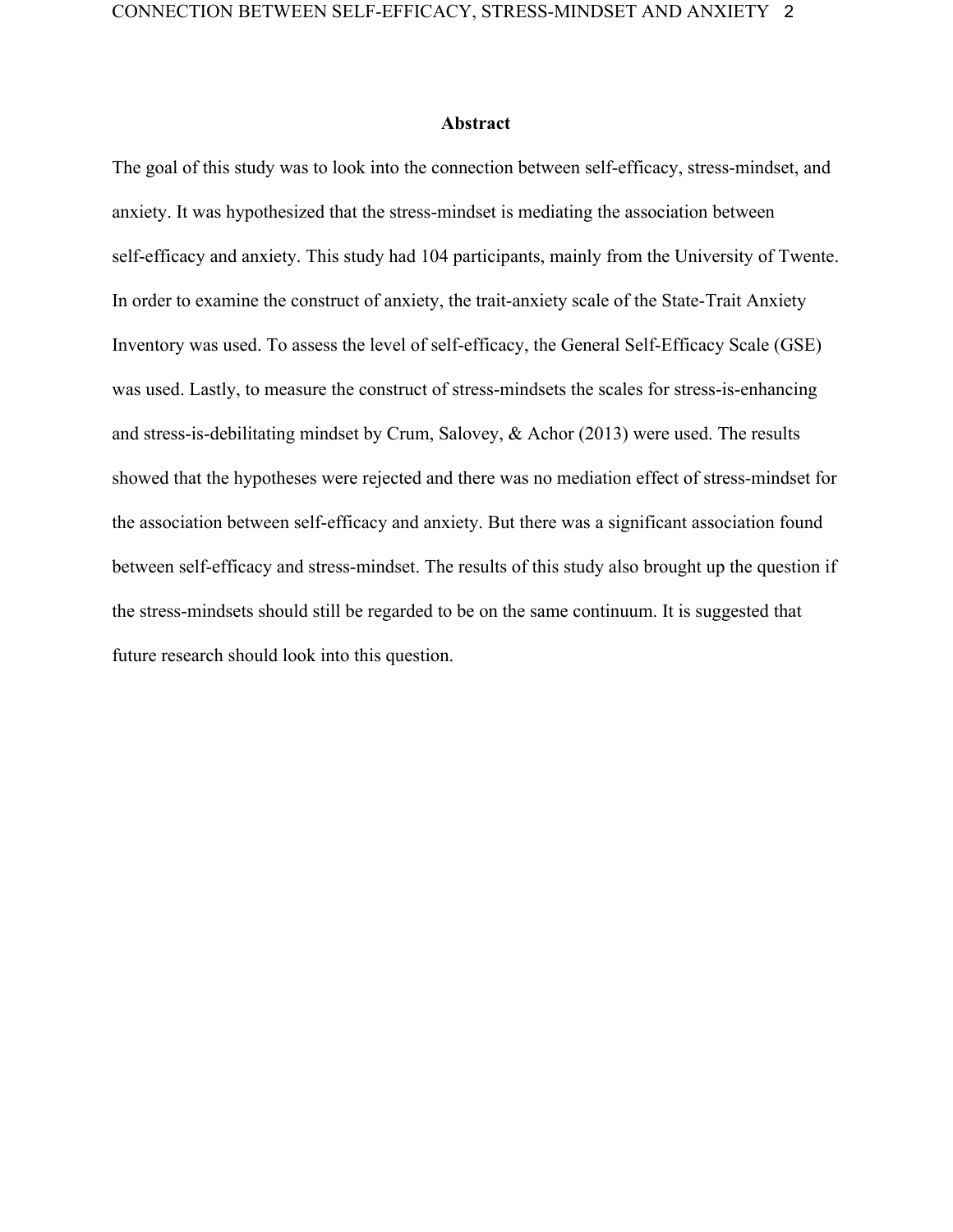## **Introduction**

In today's society, students encounter several problems. One of the most prevalent and sometimes overlooked problem is anxiety. Anxiety was, in general, defined as an emotion that is characterized by feelings of tension or troubled thoughts (APA, 2019). Anxiety has also been associated with physical changes like raised blood pressure. This feeling of anxiety is normal, and everyone feels that kind of anxiety at some point. But in some cases, these thoughts are recurring, which can result in other physical symptoms like trembling, sweating, dizziness, or a rapid heartbeat, and this state is then defined as an anxiety disorder.

Anxiety is a prevalent issue, that is even more prevalent in students. In a sample of only older adults, 13% encountered anxiety problems (Bryant, Jackson,& Ames, 2008). In another study, assessing only women living in lower middle class, semi-urban communities a prevalence of 30% was found (Ishtiaq, 2017). Compared to those numbers in one study that had only students as participants, 60% of the participants encountered anxiety or depressive problems (Inam, Saqib, Alam, 2003). In other studies, the prevalence of anxiety in students is about 30% or even up to 47% (Bayram and Bilgel, 2008; Nerdrum, Rustøen, & Rønnestad, 2006; Alvi, Assad, Ramzan, Khan, 2010). Also, anxiety was more prevalent in those studies than other mental health problems like, for example, depression. Thus it can be stated that anxiety is one of the most prevalent mental health issues in students and is more prevalent in students than in other populations.

Research has shown that 40% of students that suffer from anxiety or other mental health problems like depression and stress encountered severe difficulties and did not complete their degrees (Pantages and Creedon, 1978). Furthermore, high levels of anxiety have been associated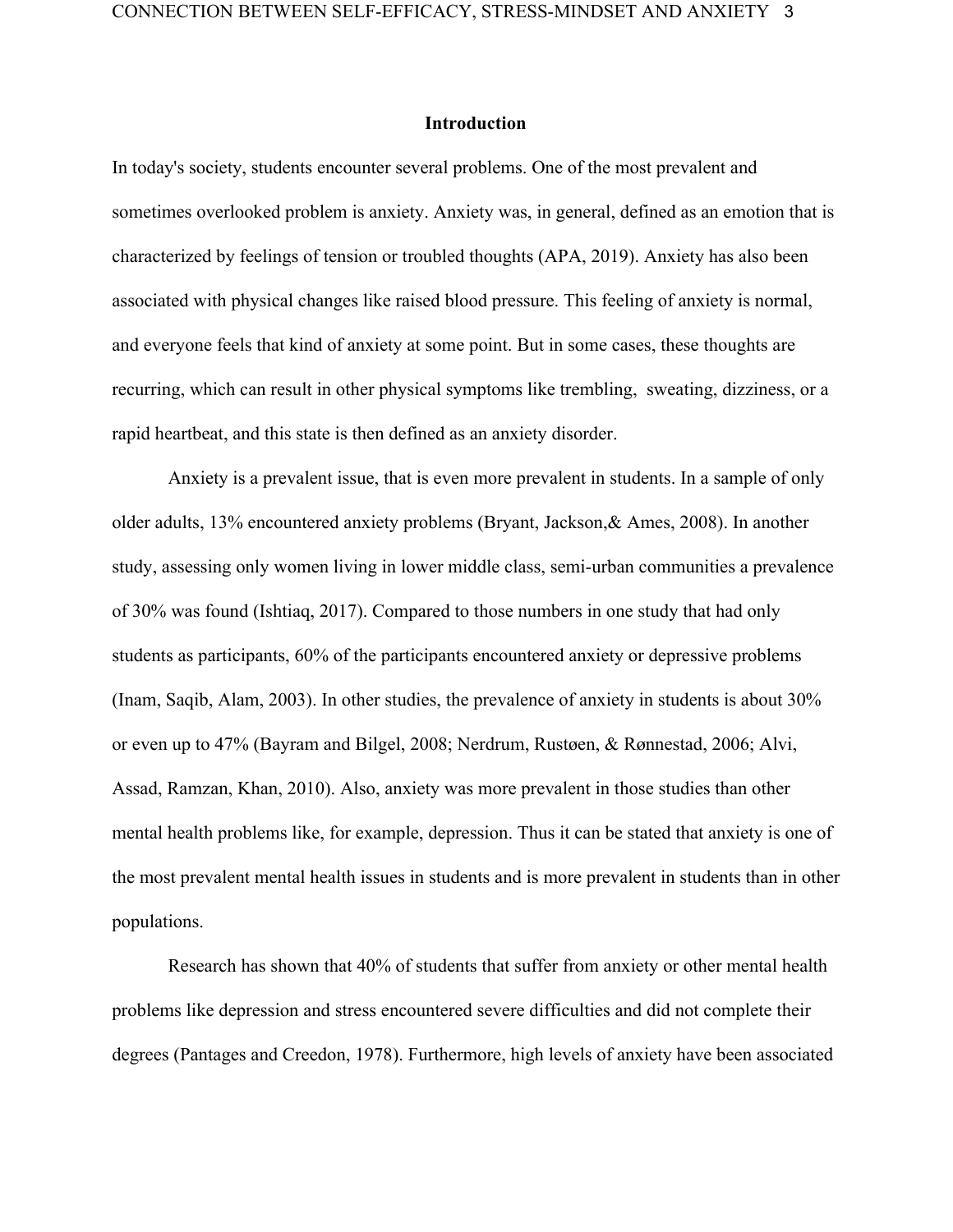with an increased risk of premature all-cause and cardiovascular death (Denollet, Maas, Knottnerus, Keyzer, Pop, 2009; Phillips, Batty, Gale, Deary, Osborn, MacIntyre, Carroll, 2009). Thus, it can be stated that anxiety is not only associated with negative academic events but also with negative health events.

## **Self-efficacy**

A construct that is related to anxiety is self-efficacy. Bandura (1986) was one of the first to use the concept of self-efficacy. In one of his later works, he referred to it as the belief in one's ability to perform a task or to execute a specified behavior successfully (Bandura 1997). Simply said, self-efficacy refers to our own beliefs if we can manage to do something or not. But self-efficacy involves more than just telling ourselves that we can perform a task. Self-efficacy is based on several sources of information about our abilities and the demands of a task (Bandura, 1986). Meaning, that it is not only based on our beliefs, but also past experiences, feedback from others about similar situations, general believes and probably more. Furthermore, Self-efficacy is not linked to our actual abilities. If someone has objectively high skills in a particular area, it does not guarantee high self-efficacy.

In his work, Bandura (1997) hypothesized that if a person does not believe that he can deal with potentially threatening events, he will become anxious. This has been studied by a large number of studies that looked into the connection between self-efficacy and anxiety. For example, Pajares & Kranzler (1995) found that self-efficacy had a substantial direct effect on anxiety in his study about mathematical problem-solving. Other studies that did look especially look into this topic had similar findings, for example, Muris (2002) who found out that low levels of self-efficacy were generally accompanied by high levels of trait anxiety and other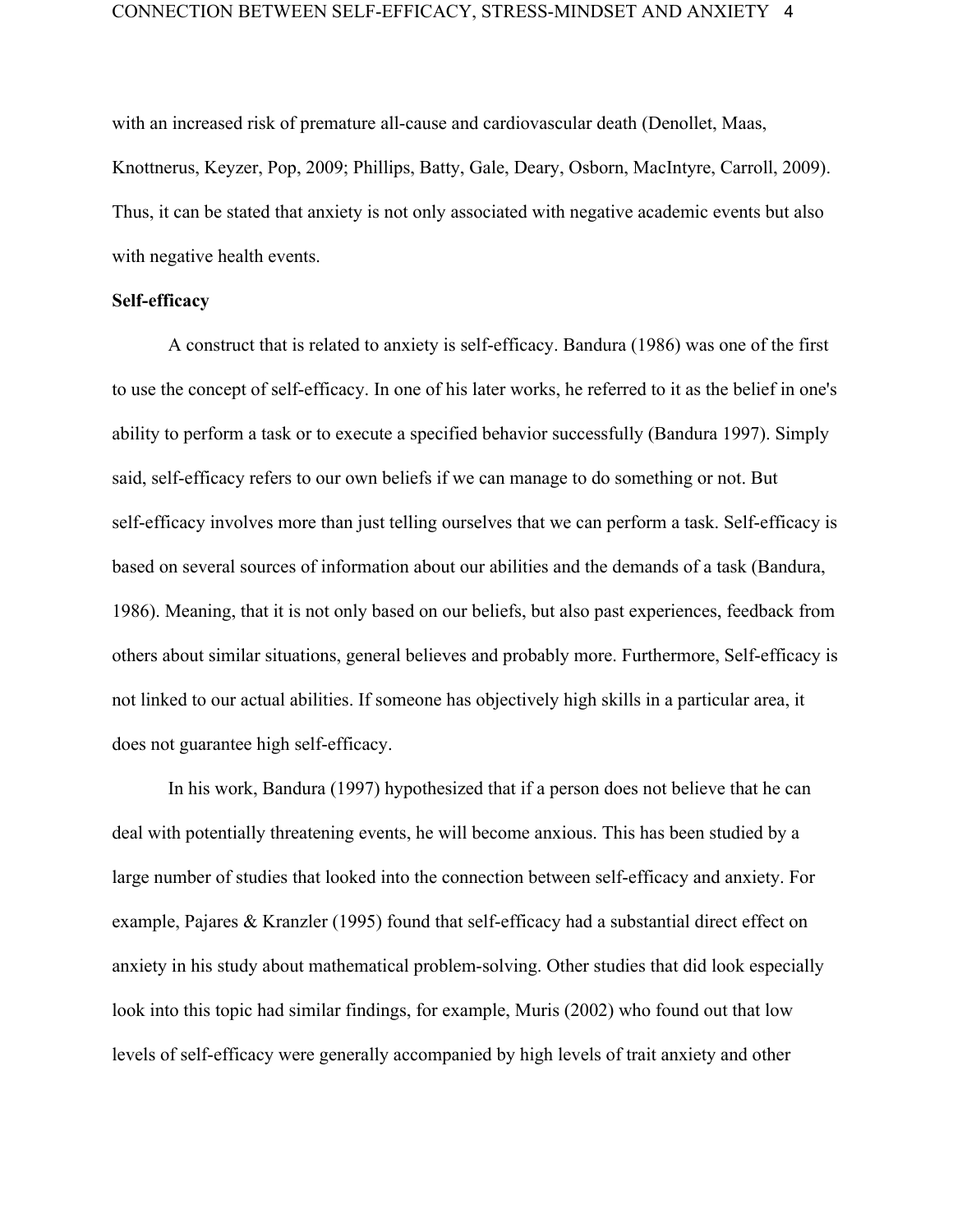negative mental health consequences. Additionally, it was found out that self-efficacy was a better predictor of anxiety than perceived control over a situation (Endler, Speer, Johnson, Flett, 2001). One study went as far as labeling self-efficacy as a cognitive precursor of anxiety (Comunian, 1989). Considering what was stated above, it can be said that levels of self-efficacy can predict levels of anxiety.

## **Stress-Mindset**

Furthermore, anxiety can be due to stress (Kranner, Minibayeva, Beckett,& Seal, 2010). Initially, stress was defined by Hans Selye in 1939 as a state in which a threat or a stressor sets the body into a state of alarm. According to Selye's theory, if the stress is persistent and cannot be coped with, it can cause long term damage. The first to suggest that situation-specific appraisals are essential to understand whether a situation is perceived as stressful or not was Lazarus (1966). He argued that our immediate thoughts about a stressor influence the way people perceive that stressor. Building on this work, more recent researchers have suggested that beyond this situation-specific appraisal, general believes about stress have a similar effect. These general believes were named stress-mindset. Crum, Salovey, & Achor (2013) suggested that there are two mindsets, a stress-is-enhancing mindset, and a stress-is-debilitating mindset. People who generally view stress as a motivator and encouraging have a stress-is-enhancing mindset. People who view stress as destructive or harmful to performance and wellbeing have a stress-is-debilitating mindset.

Research has shown that stress-mindset can predict several outcomes of stress. In their initial study, Crum et al. (2013) showed that the stress-mindset can predict the arousal level by the measuring of cortisol. They also showed that a stress-is-enhancing mindset was associated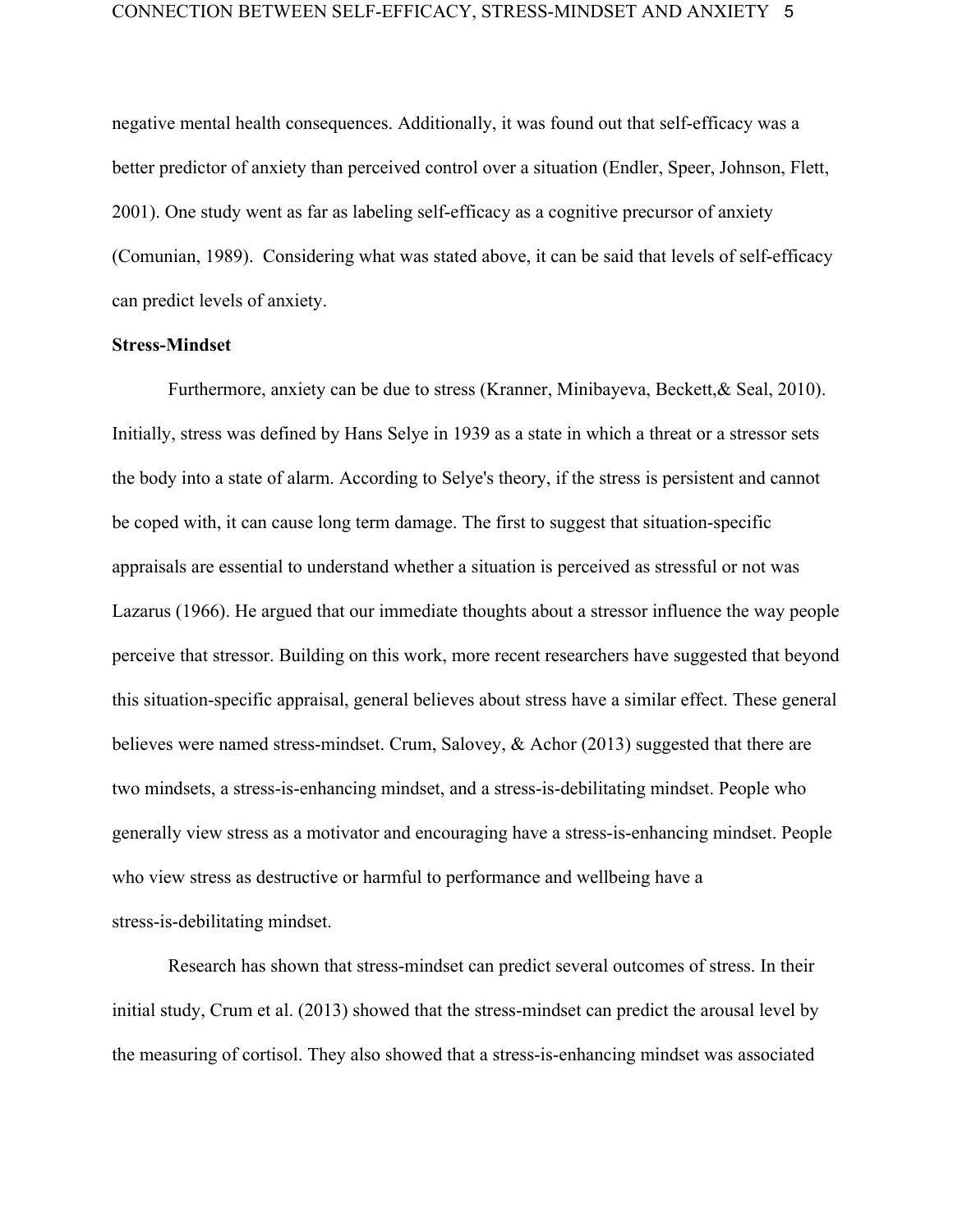with better work performance than a stress-is-debilitating mindset. In later research, a stress-is-enhancing mindset was associated with cognitive flexibility and positive affect (Crum, Akinola, Martin, & Fath, 2017). It was also found that stress-mindset can be associated with general health; a stress-is-enhancing mindset was associated with better health than a stress-is-debilitating mindset (Marten, 2017).

The mechanism behind stress-mindset is that the stress-mindset is associated with the ability of arousal management (indicated by: e.g., cortisol levels). This being said, medium arousal is improving the performance of the mind and body (Martens, 1974; Lambourne,& Tomporowski, 2010). Too much arousal aggravates performance and can lead to anxiety and panic (Landers, 1980; Crum et al., 2013). No arousal keeps the performance at an average level. According to Crum et al. (2013), people with a stress-is-enhancing mindset can manage, due to their mindset, that they stay in an optimal arousal state during stressful situations. Thus, leading to better performances. In contrast to that, people with a stress-is-debilitating mindset will either deny that the situation is stressful, use coping strategies, or will be overwhelmed by the situation, which creates more stress. Meaning, that those people are either in a state of no arousal because they denied or coped with stress or are too aroused because they got overwhelmed. Research has shown that anxiety can be produced by keeping the arousal level very high for a more extended period of time (Malmo, 1957), that arousal can lead to anxiety (Landers, 1980), and also that higher levels of cortisol are associated with anxiety (Takahashi, Ikeda, Ishikawa, Kitamura, Tsukasaki, Nakama,& Kameda, 2005).

In this study, it is expected that a stress-is-enhancing mindset will be associated with low anxiety levels, and a stress-is-debilitating mindset will be associated with high anxiety levels.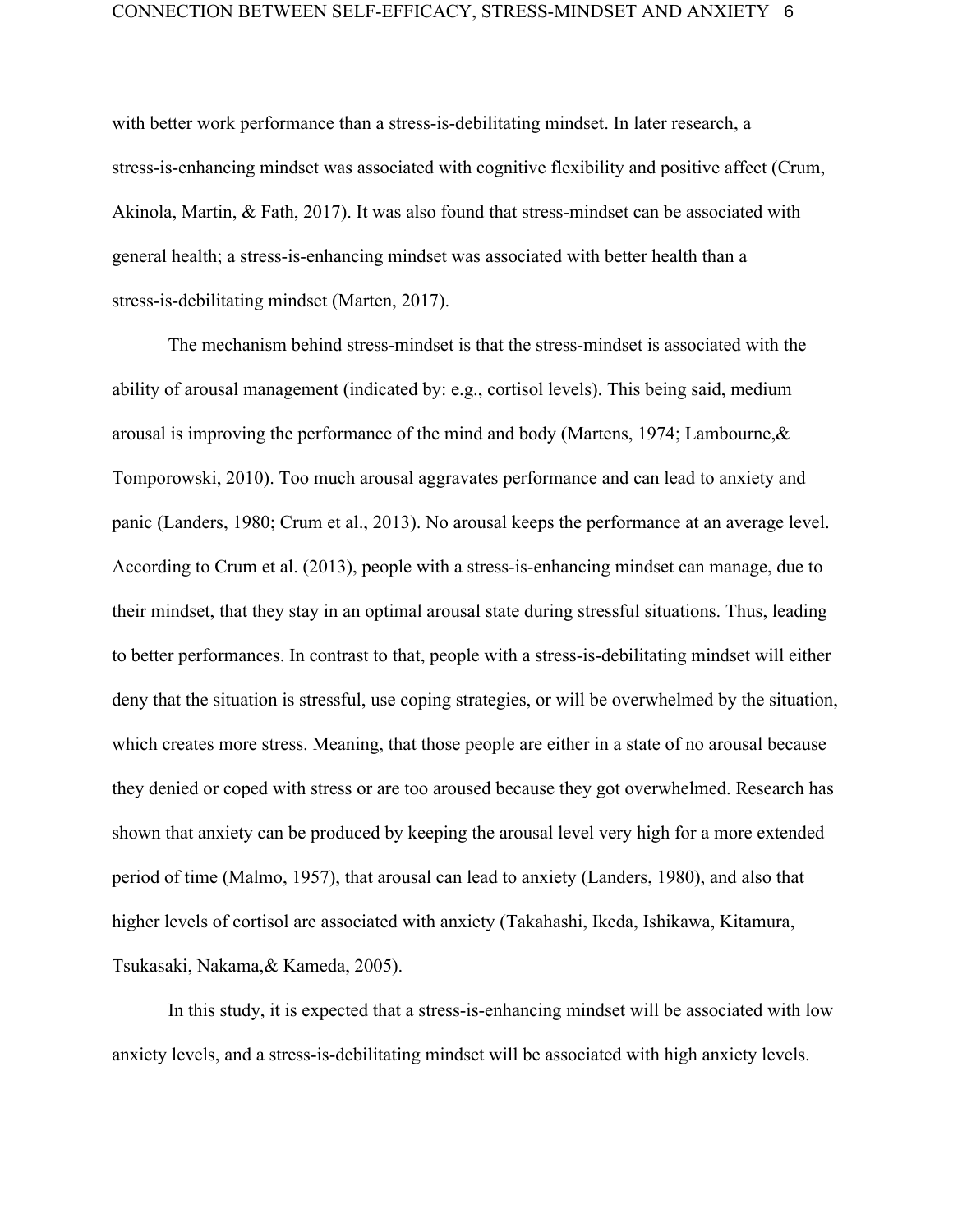Crum et al. (2013) looked into this association in their initial study and found that a stress-is-enhancing mindset was indeed associated with lower levels of anxiety and depression than a stress-is-debilitating mindset. Although there has not been much research done besides Crum et al. (2013) finding this association in their initial study, it is believed that this association will be found, because of the proposed mechanism. Meaning, a stress-is-enhancing predicts optimum arousal levels, and thus, these people should experience low levels of anxiety. Also, because people with a stress-is-debilitating mindset can get overwhelmed by the stress and arousal levels get too high, it is expected that anxiety levels are high in those people. That arousal can lead to anxiety has been proven before (Landers, 1980; Malmo, 1957).

It is also suggested in this study that self-efficacy will be negatively associated with a stress-is-debilitating mindset and positively with a stress-is-enhancing mindset. This view was first suggested by a recent paper by Crum, Akinola, Martin, & Fath (2017). They stated that the stress response is 'determined by the balance of perceived resources (e.g., knowledge, skills) and perceived demands (e.g., danger, uncertainty)' (Crum, Akinola, Martin, & Fath 2017 p. 3). Meaning, that if someone thinks that his knowledge and skills are enough to fulfill the demands of a specific stressful situation, he will believe that it is encouraging. In contrast to that, if someone does not think that his resources, like knowledge and skills, fulfill the needs to handle a situation, the situation will be stressful in a negative way. Although this association was not examined before, research has proven that self-efficacy or the belief that one's resources are enough to master a situation are predictors of the view that the situation is a challenge (Blascovich,& Mendes, 2000; Seery, 2011; Tomaka, Blascovich, Kelsey, & Leitten, 1993; Tomaka, Blascovich, Kibler, & Ernst, 1997) Furthermore, research showed that low levels of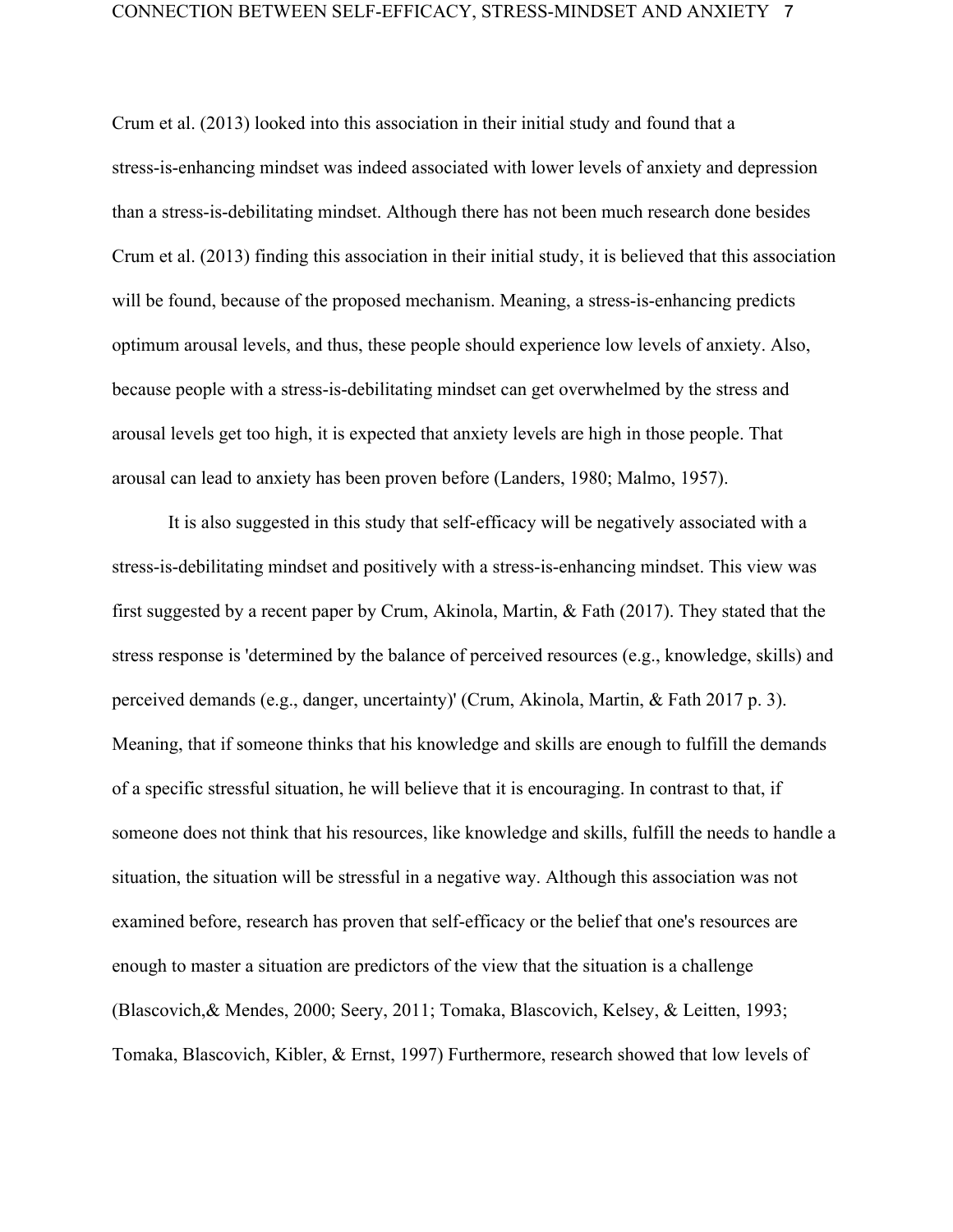self-efficacy or the view that one has not enough skills or resources were associated with viewing a situation as a threat. Lastly, self-efficacy was also negatively associated with cortisol levels after stressful situations (Gaab, Rohleder, Nater, & Ehlert, 2005). All those researches together give more ground for the assumption that low self-efficacy is associated with a stress-is-debilitating mindset, and high self-efficacy is associated with a stress-is-enhancing mindset.

## **The proposition**

Based on the reviewed literature, the following research question has been formulated. *What is the association between self-efficacy, stress-mindset, and anxiety in students?*

 The proposition is that the level of self-efficacy is associated with the stress-mindset of a person and through the stress-mindset influences the level of anxiety (Appendix A). Although this association has not been examined before, researchers have suggested that they might be associated (Crum et al., 2013; Crum, Akinola, Martin, & Fath 2017; Landers, 1980;). This model leads to two hypotheses that will be examined in this study. The first hypothesis (H1) is that high levels of self-efficacy are positively associated with a stress-enhancing mindset and negatively associated with anxiety. Additionally, the second hypothesis (H2) is that low levels of self-efficacy are negatively associated with a stress-is-debilitating mindset and negatively associated with anxiety.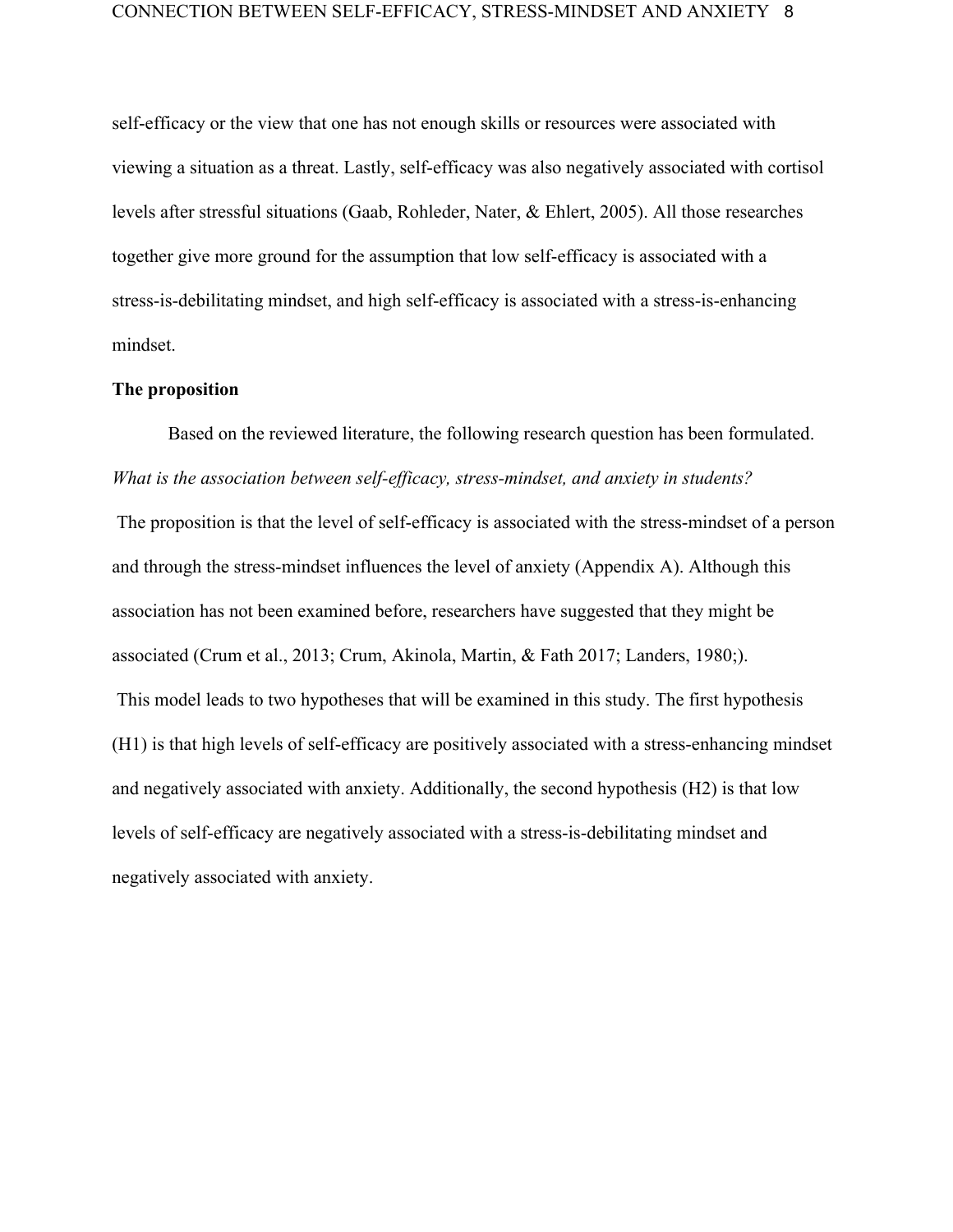## **Method**

# **Participants**

Overall, 117 participants participated in this study. The participants of the current study were selected by a convenient sampling method. Meaning that students were randomly selected based on their availability. Participants are mostly undergraduate students from the University of Twente. Thirteen responses had to be excluded, because they did not complete the questionnaire making their responses invalid. Leaving this study with 104 participants. Of these participants, 32 (30.7%) were male, and 72 (69.3%) female. The age of the participants varied between 18 and 51, averaging 21,27 (SD: 3.62). Most participants were German (N= 80; 76.9%) some were Dutch (N=9; 8.7%), and 15 (14.4%) from other countries (Appendix B). Also, different variables were measured like the English level. Most of the participants reported having an advanced English level (N= 86; 82.7%). Thirteen (12.5%) reported to have an intermediate English level, and 5 (4.8%) said that English is their mother tongue. 99 (95.2%) participants were single, and only 5 (4.8%) were married. The educational level was mostly a high school degree or equivalent ( $N= 86$ ; 82.7%). Some already had a bachelor's degree ( $N= 13$ ; 12.5%). Three (2.8%) had an associate degree, and two (1.9%) had a master's degree.

## **Materials**

The first questionnaire that was used to measure anxiety was the trait-anxiety scale of the State-Trait Anxiety Inventory (STAI) (Spielberger, Gorsuch, Lushene, Vagg,& Jacob, 1983). The STAI consists of two separate scales with 20 questions each. One scale is aimed at measuring state anxiety and the other scale measures trait anxiety. The trait anxiety scale is examined on a four-point Likert scale ranging from 1 (almost never) to 4 (almost always) (Seok,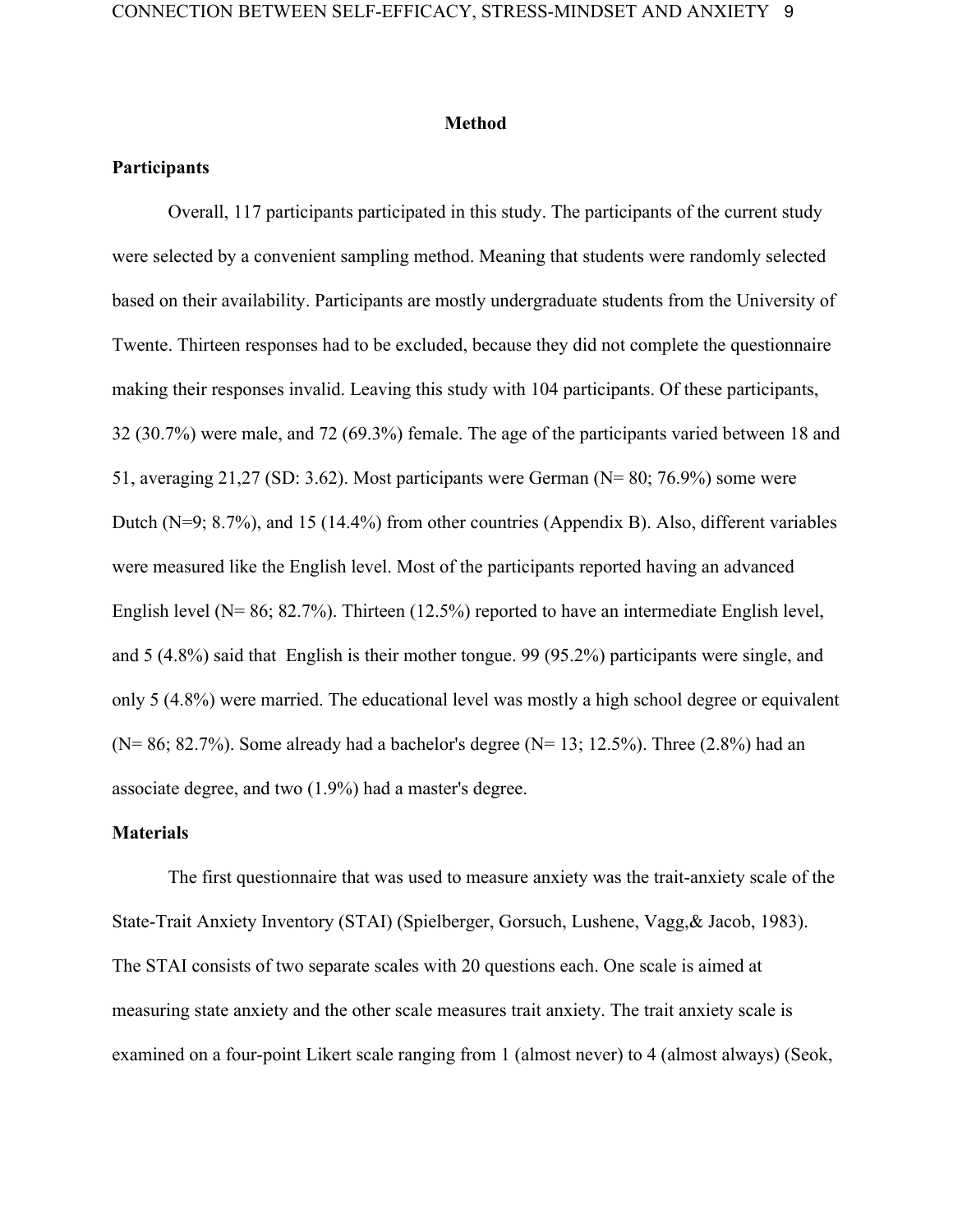Hamid, Mutang, & Ismail, 2018). Items on the scale target general states of the person, like for example, 'I worry too much over something that really doesn't matter' and 'I am content; I am a steady person'. Considering the psychometrics, the STAI has good internal consistency with Cronbach's α of 0.89 (Bergua, Meillon, Potvin, Bouisson, Goff, Rouaud, Amieva, 2012). Considering, other psychometrics that has been tested, like test-retest reliability and validity measures were found to be good. (Seok, Hamid, Mutang, & Ismail, 2018). Thus, it can be stated that the STAI is a decent two-factor measure. Considering the current study, the alpha of the current sample on the STAI-T scale had an alpha of .94 which were excellent numbers.

The General Self-Efficacy Scale (GSE) measured the general level of self-efficacy (Schwarzer,& Jerusalem, 1995). The GSE is a 10 item self-administered questionnaire with a 4 point Likert scale ranging from 1 (not at all true) to 4 (exactly true). One of the items was: 'I can always manage to solve difficult problems if I try hard enough' (Schwarzer,& Jerusalem, 1995). Looking at the psychometrics of the GSE, a good internal consistency was found, with Cronbach's α of .86 (Scholz, Doña, Sud,& Schwarzer, 2002). The GSE was found to be a unidimensional scale. Test-retest was not very good, but evidence for the validity was also found. In the current study, the alpha of the GSE was .89, which was also a very good alpha value.

The stress-mindset scale by Crum, Salovey, & Achor (2013) was also used in this study. This questionnaire consists of two scales one that measures stress-is-enhancing mindset and one that measures stress-is-debilitating mindset. Each scale consists of 4 items rated on a five-point Likert scale ranging from 0(strongly disagree) to 4(strongly agree).. One item on the stress-is-enhancing scale is 'Experiencing stress facilitates my learning and growth' (Crum et al.,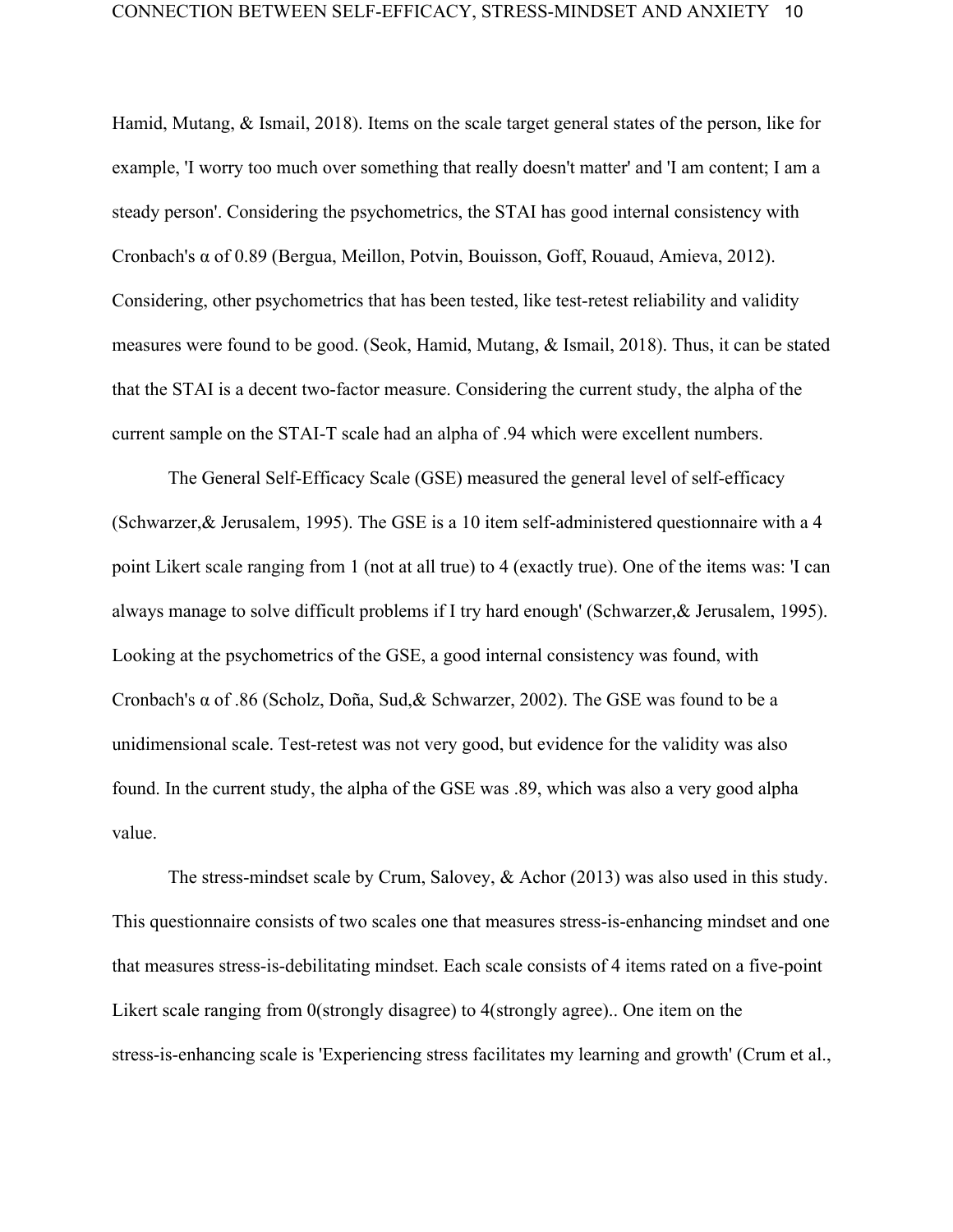2013). In contrast to that, an item for the stress-is-debilitating scale is 'The effects of stress are negative and should be avoided (Crum et al., 2013)'. The test-retest reliability was found to be decent. Furthermore, a Cronbach's of .8 was found, which is good (Crum et al., 2013). In the current study, the alpha was .72 for the stress-is-debilitating scale and an alpha .70 of for the stress-is-enhancing scale, which means, that the questionnaire has sufficient internal consistency.

# **Procedure**

Before starting the data collection the study was approved by the ethical committee of the University of Twente. The data collection took place during the month of April 2019. Meaning, that it was about four weeks of time. In the study, three questionnaires were used, that were uploaded to a platform named SONA, which is a platform from the University of Twente that enables researchers to reach a large number of students. Students get points for participating in studies. The online study could be done with a computer and phone, which enabled the participants to fill out the questions whenever and wherever they liked. Due to the research being an online study, the answering process was done without supervision and could be aborted at any time. The time to answer all questions is approximately 30 minutes. The online study is starting with the informed consent (Appendix A). When participants gave informed consent, they began with questions about demographic variables, including age, gender, nationality, and school achievements — followed by the Trait anxiety scale of the State-Trait Anxiety Inventory. After the STAI, the participants had to answer the General Self-Efficacy Scale. Lastly, participants had to fill out the stress-mindset scale. To complete the study and get their points, students had to fill out all the questions. After the stress-mindset questionnaire was completed, the participants were awarded their points.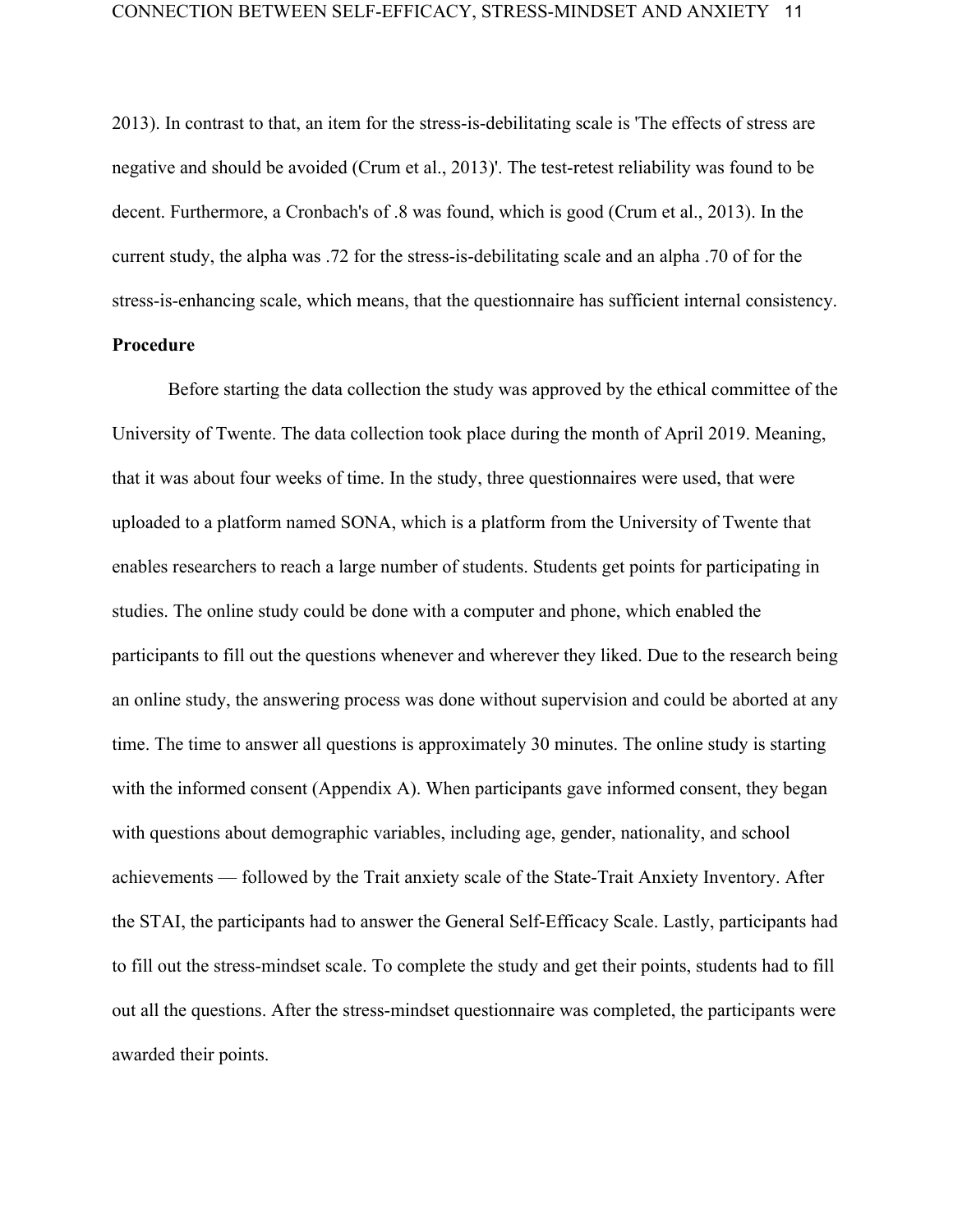## **Data Analysis**

To perform all analyses, the program IBM SPSS 22.0 was used. The descriptive statistics were calculated. Also, a preliminary investigation was conducted to check for correlation between the essential variables of the mediation analysis. Meaning, the correlation between self-efficacy, stress-is-enhancing mindset, stress-is-debilitating mindset, and anxiety.Next, the mediation analysis was run. For checking for mediation, the method of Preacher and Hayes (2008) was used. This nonparametric resampling procedure for testing mediation does not assume normality in the sample. This method repeatedly samples the data from the data set and estimates the indirect effect of each resampled dataset. In this study, the indirect effect was derived from the mean of 5,000 bootstraps samples. Mediation is established when the confidence interval of the indirect effect does not include zero (Preacher and Hayes, 2008). As mediator variables stress-is-enhancing and stress-is-debilitating mindset were used. The independent variable was self-efficacy and the dependent variable of the analysis was anxiety.

#### **Results**

In Table 1, the descriptive statistics and correlations are displayed. Considering the correlations of those variables, Anxiety, for example, had a significant correlation with the stress-is-debilitating mindset of .214 and self-efficacy of -.669\*. The other significant associations were, a .601 correlation of stress-is-enhancing mindset with the stress-is-debilitating mindset. Furthermore, self-efficacy was not only significantly correlated to anxiety as stated before but also to the stress-is-debilitating mindset with a correlation of -.232. The other correlations were in the expected direction but not significant.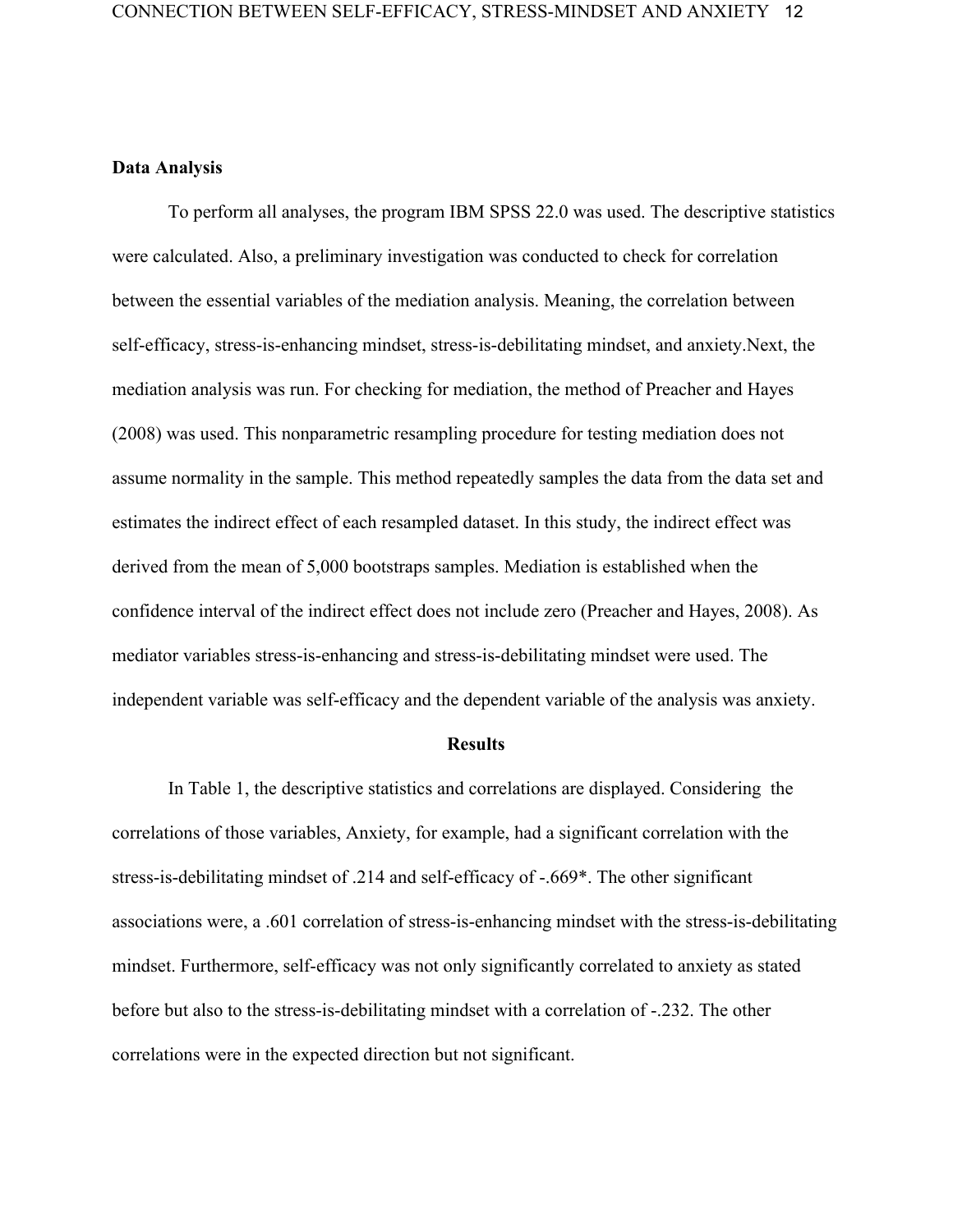*Table 1: Descriptives and correlations of anxiety, self-efficacy, stress-is-debilitating mindset, and stress-is-enhancing mindset, Significance on a level of .05 is marked with an \* after the correlation number*

|                               | M    | <b>SD</b> | 1. | 2.       | 3.       | 4.       |
|-------------------------------|------|-----------|----|----------|----------|----------|
| 1. Anxiety                    | 2.26 | .63       |    | $-.669*$ | $.214*$  | $-.08$   |
| 2. Self-Efficacy              | 2.98 | .53       |    |          | $-.232*$ | .06      |
| 3. Stress-is-deb<br>ilitating | 2.38 | .76       |    |          |          | $-.601*$ |
| 4. Stress-is-enh<br>ancing    | 1.69 | .73       |    |          |          |          |

In the mediation analysis (Figure 2), it became prevalent that there is negative association between self-efficacy and Anxiety (Total effect:  $β = -.78$ ,  $t(102) = -8.55$ ,  $p < .001$ ), even when controlling for indirect effect, the effect stayed the same (Direct effect:  $\beta$  = -.78, *t*(102) = -8.55, *p*  $<$  001). Self-efficacy is significantly negatively associated with stress-is-debilitating mindset (β= -.33,  $t(102) = -2.4$ ,  $p= .01$ ) and not significantly associated with stress-is-enhancing mindset (β= .09, *t*(102) = .65, *p*= .52). In turn neither stress-is-debilitating- (β= .05, *t*(102) = .67, *p*= .50) nor stress-is-enhancing mindset ( $\beta$ = -.002, *t*(102) = -.03, *p*= .98) are significantly associated with Anxiety. The 95% bias-corrected interval for the size of the total indirect effect of stress-is-enhancing mindset included zero [-.03, .03] which rejects *H1* because the stress-is-enhancing mindset is not a significant mediator. Also, the confidence interval of the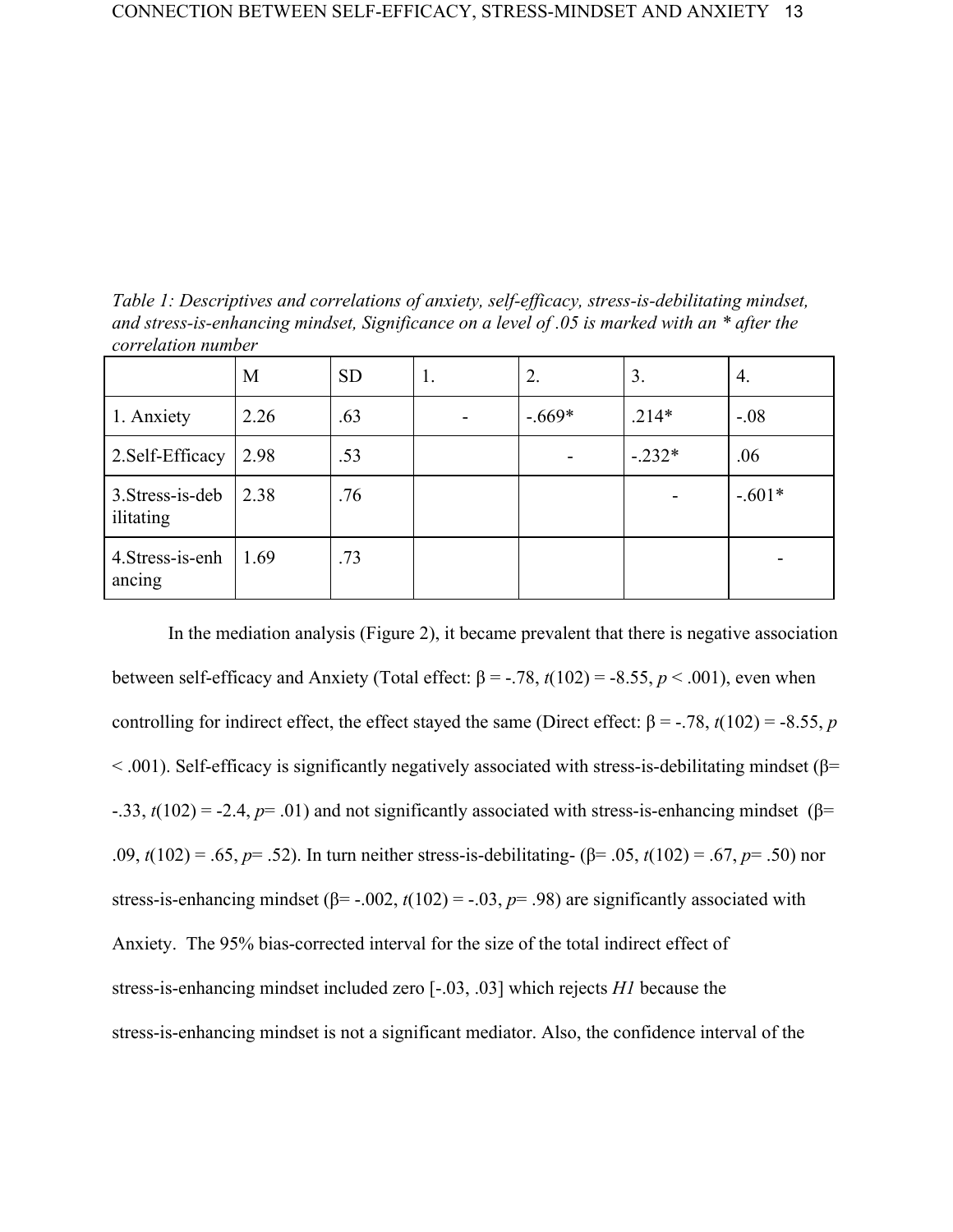stress-is-debilitating mindset did include zero [-08, .05], which indicates that the

stress-is-debilitating mindset is not a significant mediator and rejects *H2*.

*Figure 2: Model Of Regression Analysis With Coefficients*



# **Discussion**

The current study tried to examine the connection between self-efficacy, stress mindset, and anxiety. It was expected that the stress-mindset moderates the association between self-efficacy and anxiety. The outcomes of this study show that there was no mediation effect of stress-is-debilitating or stress-is-enhancing mindset between self-efficacy and anxiety found in this study. This being said, some interesting insights into the constructs can be drawn from the current data.

First, it can be stated that the current data proved that self-efficacy is strongly correlated with anxiety. This is in line with previous studies (Pajares & Kranzler, 1995; Muris, 2002;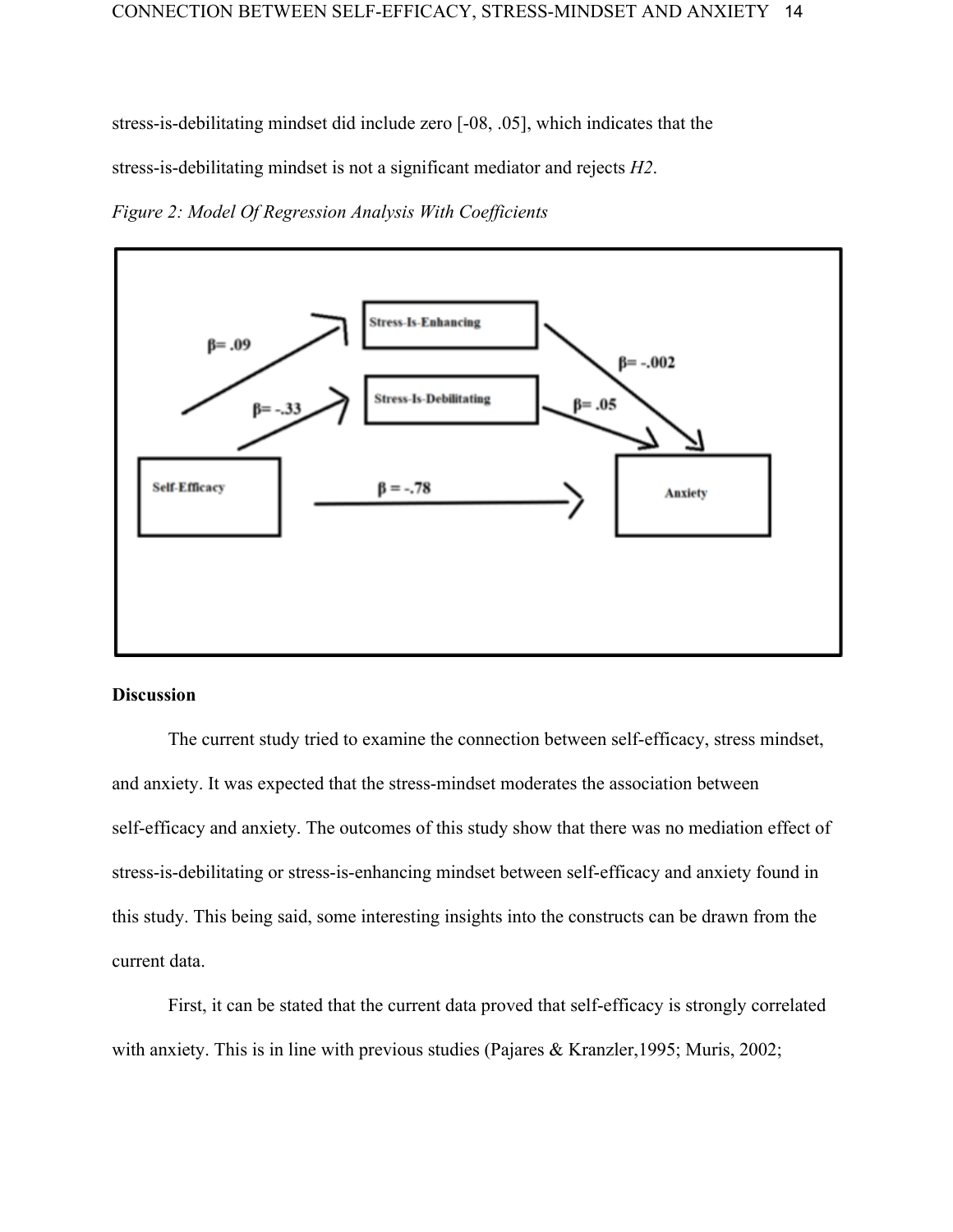Endler, Speer, Johnson, Flett, 2001; Comunian, 1989). In those studies, the correlation between anxiety and self-efficacy was found in many different samples, for example, a student sample in the US, a dutch adolescence sample, or a teacher sample in Italy. They found this association not only in different samples but also in different contexts, from a general association to specific situations like solving math problems. In all of those studies, self-efficacy was correlated with anxiety. The same was found in the current study. Furthermore, the correlation is now found to be true in a Dutch student sample as well and a general context. Thus, this finding is in line with past research.

Furthermore, the association of self-efficacy with the construct of a stress mindset was proposed by past research (Crum, Akinola, Martin, & Fath 2017; Blascovich,& Mendes, 2000; Seery, 2011; Tomaka, Blascovich, Kelsey, & Leitten, 1993; Tomaka, Blascovich, Kibler, & Ernst, 1997). This association is only partly supported in the current study. In the data, a significant correlation was found between stress-is-debilitating mindset and self-efficacy but not between self-efficacy and stress-is-enhancing mindset. The association between self-efficacy and stress-is-debilitating mindset is in line with what Akinola, Martin, & Fath (2017) proposed. They stated that if a person does not think his resources are enough to handle or cope with the situation, it will be seen as dangerous or stressful. Meaning, that in general, low perceived resources should lead to stress being perceived as debilitating, thus having a stress-is-debilitating mindset. This is supported by the data of the current study.

Looking at this, one would think that the opposite should be true as well, which means, that high perceived resources should predict the view that stress is a challenge (Akinola, Martin,  $&$  Fath, 2017) — thus having a stress-is-enhancing mindset. This was not supported by the data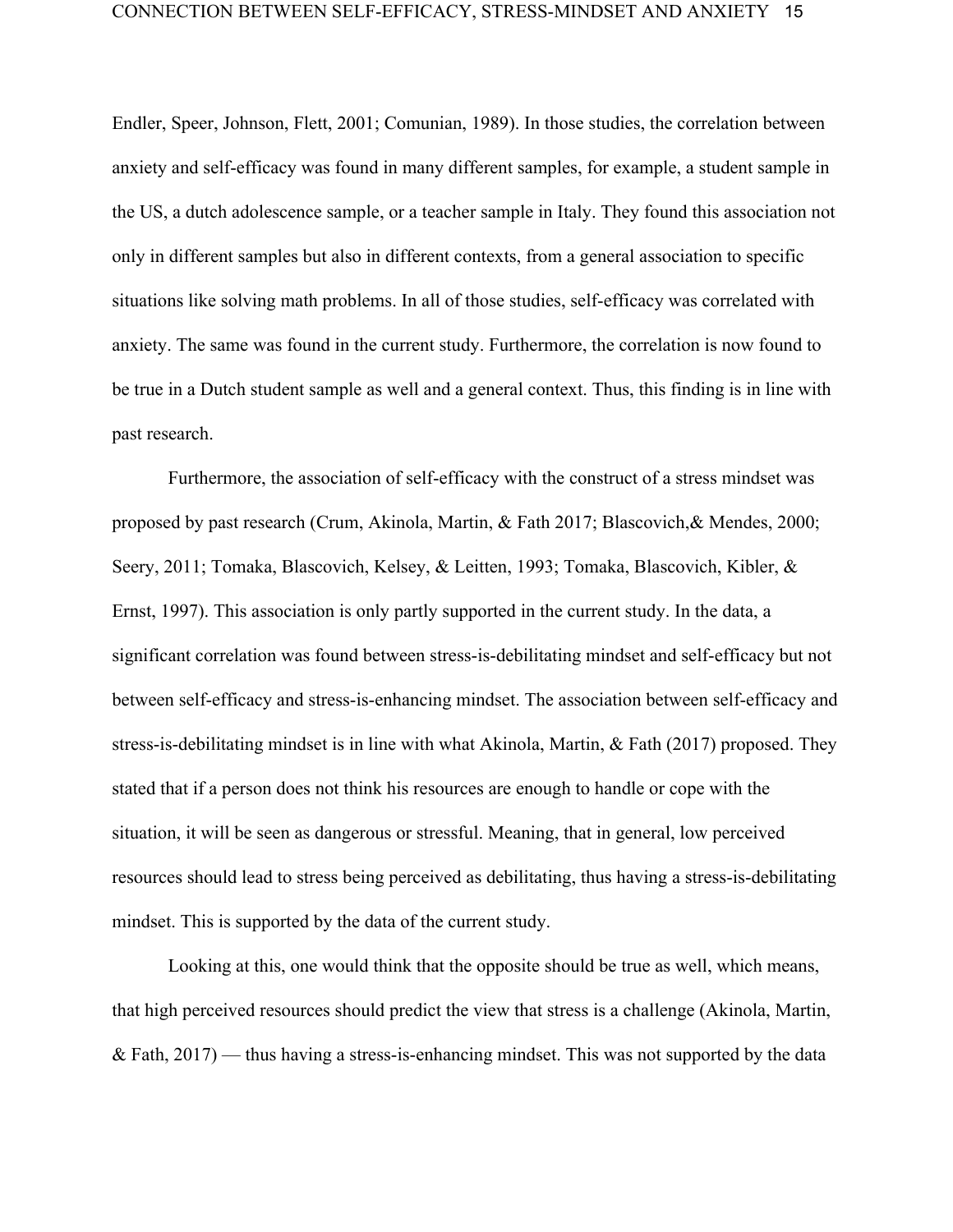of this study. It could be the case that if we think our resources are far greater than the challenge, we do not even perceive the situation as stressful, and thus, there is no association to a stress-mindset. The proposition that levels of self-efficacy can be too high was proven in studies of gambling and studies that examined the quitting of smoking (Cooney, Kopel, and McKean, 1982; Langer, 1983). It was found that people with very high self-efficacy are more prone to relapse or gambling addiction because they believe that they control the game or do falsely think that they are able to quit smoking or can just smoke one cigarette. This could also lead to someone believing a test he can answer all questions of a test easily. Maybe this can also translate to a stress-mindset. Meaning, that very high levels of self-efficacy have a different effect on the stress-mindset of a person. Those people would be expected to have a stress-is-enhancing mindset, but due to their very high self-efficacy, it could be that they have different views because they do not get challenged.

In the data of the current study, the stress-mindset was not correlated with anxiety after controlling for self-efficacy. This is not in line with the research of Crum et al. (2013) who found that association. This could be because they put their participants in a stressful situation, and the participants in the present study were not. Maybe being in a stressful situation that made you anxious changes the perception of anxiety or stress. Furthermore, as for a stress-is-enhancing mindset, it could be the case that this mindset can only predict positive outcomes of stress, not negative ones because other factors play a role then. In past research, a stress-is-enhancing mindset was mostly found to be associated with positive outcomes like for example positive affect (Akinola, Martin, & Fath, 2017) or improved performance (Crum et al., 2013) but not so much with negative outcomes.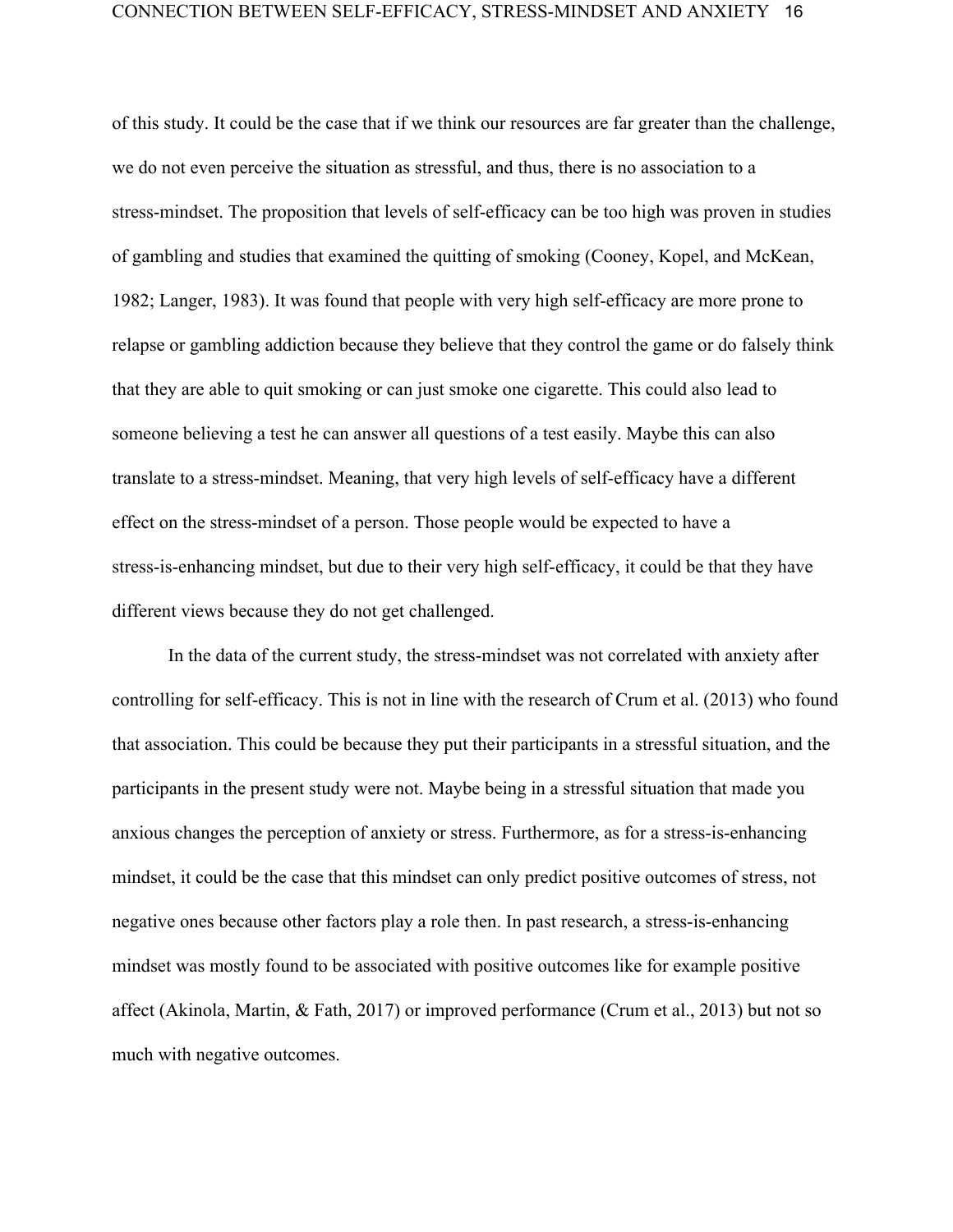The fact that a stress-is-debilitating mindset was not correlated with anxiety was surprising. But when looking back at the mechanism, it becomes clear that inside of the stress-is-debilitating mindset are three possibilities (Crum et al., 2013). Namely, that people who have this mindset will either deny that they have stress, cope with their stress, or will get overwhelmed by their stress leading to negative outcomes. Taking a closer look at that, only one of those three will lead to anxiety. Maybe, there were more people that deny or cope with their stress than people that cannot do either and get overwhelmed.

#### **Future Research and Limitations**

Considering these findings and the fact that the stress-is-debilitating mindset and stress-is-enhancing mindset are significantly correlated, but 'only' moderately, a case could be made that these are two different constructs and not as proposed two extremes on the opposite sites on one scale of one construct. The same discussion was held with positive and negative affect, and there was also a case being made that these constructs are not on the same continuum but are separated. The growing consensus on this topic is that positive and negative affect are independent dimensions (Barrett,& Russell, 1999). The correlation of positive and negative affect over a month-long period was also only moderate, the same as the correlation between stress-is-enhancing mindset and stress-is-debilitating mindset (Diener,& Emmons, 1984). Maybe, a similar discussion should be held about stress-mindset. Furthermore, looking at the mechanism behind stress-mindset (Crum et al., 2013) it sounds more like different ways to attribute stress and not like good or bad.

Furthermore, future research should look deeper into the stress-is-debilitating mindset specifically. If it is found that stress-is-enhancing and stress-is-debilitating mindset are not on the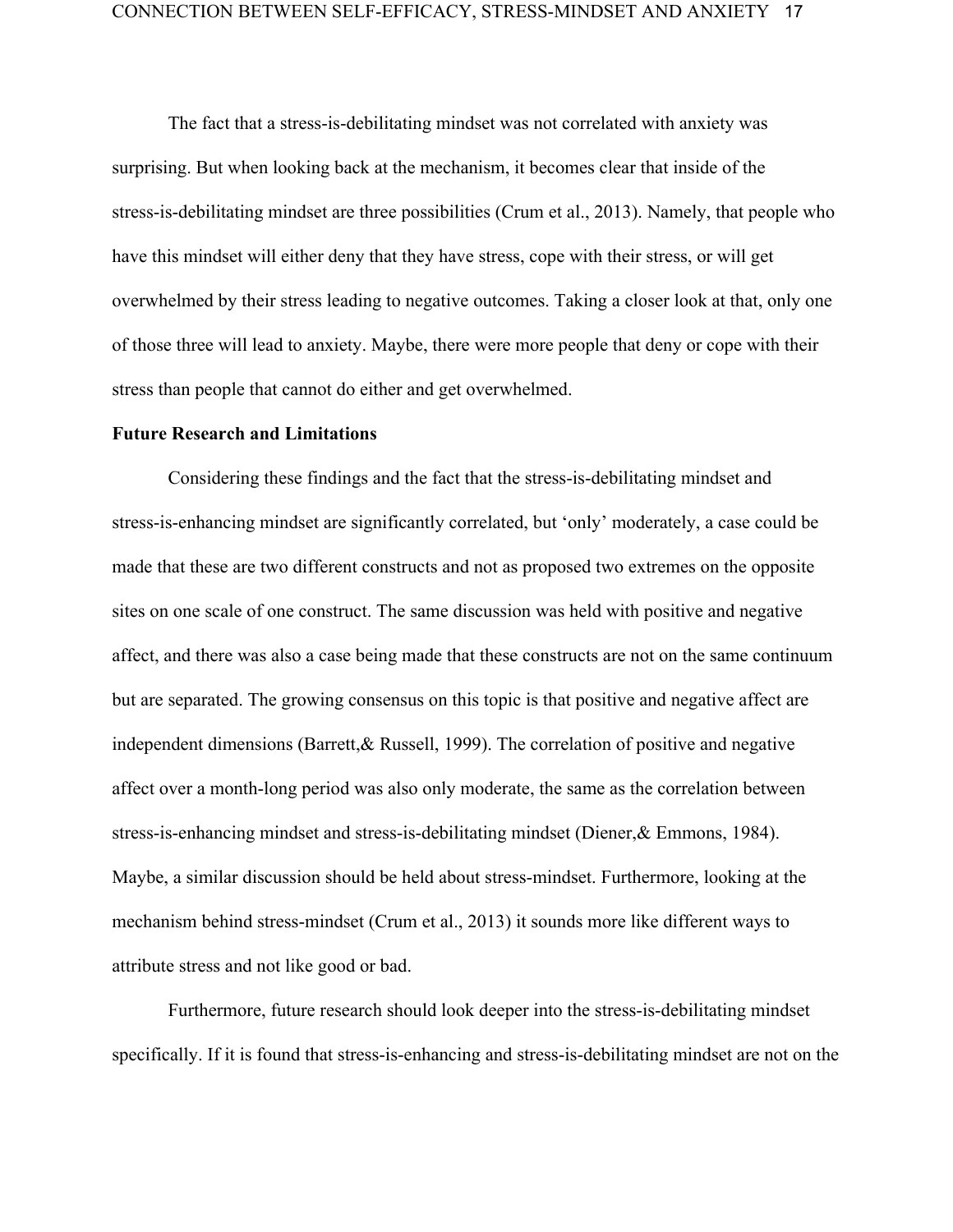same continuum, future researchers should take a more in-depth look into the stress-is-debilitating mindset. When looking at the mechanism of a stress-is-debilitating mindset, it becomes prevalent that inside of this mindset are three different ways of responding to stress, which leads to entirely different outcomes (Crum et al., 2013). Namely, these responses are denying stress, coping with stress, and getting overwhelmed by stress. Thus, future research should take a closer look at the stress-is-debilitating mindset and how these different facets of the mechanism interact, or if other determinants can predict which way of the mechanism a person takes. If there is no explanation found, this mindset could be split into three different ones. One mindset that describes that stress must be coped with. One mindset that describes that a person denies stress, and one mindset that still sees stress as debilitating and cannot be dealt with.

The limitations of this study are clear in terms of the small sample size and the fact that it was only accounted for students. The fact that students are more vulnerable to anxiety than other groups could make it difficult to extrapolate these findings. But the research on self-efficacy and anxiety has shown that the associations between the variables stay the same no matter the sample (Pajares & Kranzler,1995; Muris, 2002; Endler, Speer, Johnson, Flett, 2001; Comunian, 1989). For stress-mindset, this is not known which could make it necessary to see if there is also no association in other samples, but it is generally expected that there is also no association found. Additionally, people in the current study were not put into stressful situations. Thus, all answers are very general and could be different when people are presented with a specific problem. Future research should examine if a similar result is found when looking at a specific stressful situation because in the study Crum et al. (2013) different results were found for the association of stress-mindset and anxiety it could be that this changes the results. Furthermore, it is not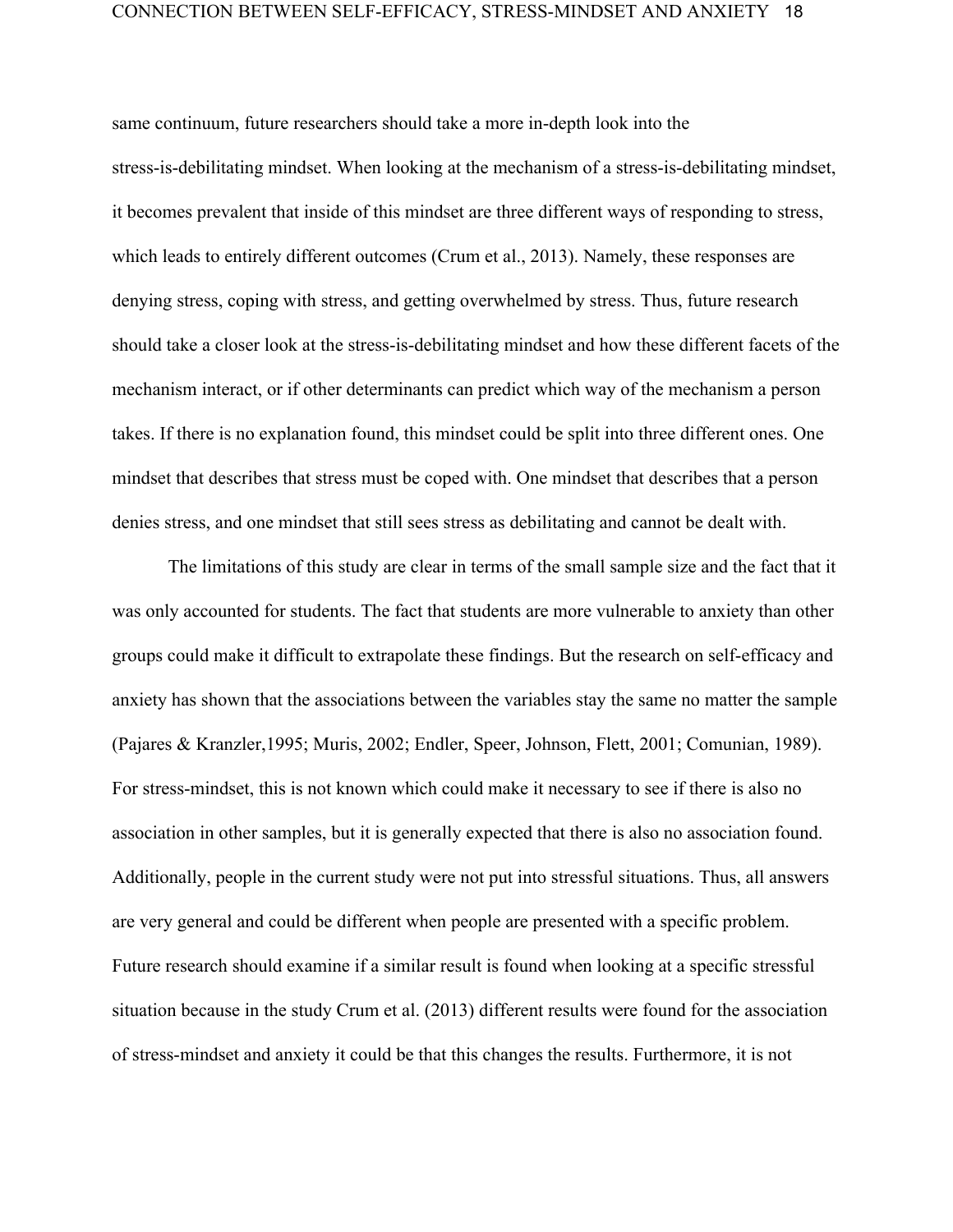known if all participants are experiencing stress at the moment, which could change their perception based on the current kind of level of stress that they are experiencing. But considering that the participants were students, and the fact that students experience some degree of academic-related stress (Galbraith,& Brown 2011; Cohen,& Khalaila 2014), it can be assumed that they have experienced stress in the past.

# **Conclusion**

Overall it can be stated that there was no significant association found between stress-mindset and anxiety in this study. While that was the case, the proposition that stress-mindset is associated with self-efficacy was partly supported. Self-efficacy was associated with a stress-is-debilitating mindset but not with a stress-is-enhancing mindset. Other than that, some suggestions for future research were developed like, for example, the proposition that a stress-is-debilitating mindset and a stress-is-enhancing mindset are two different constructs and should not be placed on the same continuum. Also, it was suggested that if those are found to be two different constructs, it should be examined if the stress-is-debilitating mindset should be divided into more mindsets.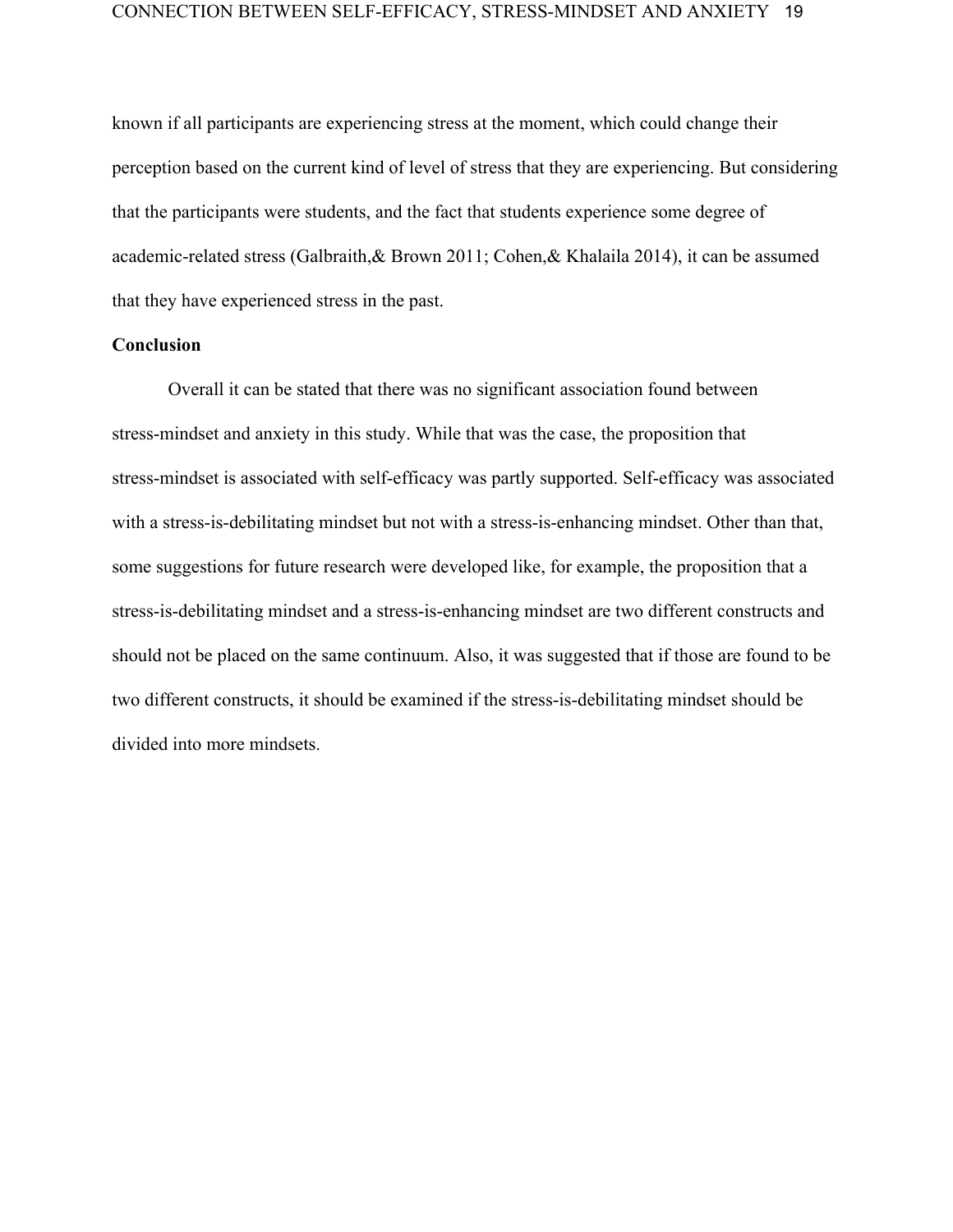## **Literature**

Alvi T., Assad F., Ramzan M., Khan F.A., (2010). Depression, anxiety and their associated factors among medical students.. *J Coll Physicians Surg Pak*. 20. 122–126.

APA. (n.d.). Anxiety. Retrieved January 10, 2019, from https://www.apa.org/topics/anxiety/

- Bandura, A., & National Inst of Mental Health. (1986). *Prentice-Hall series in social learning theory. Social foundations of thought and action: A social cognitive theory. Englewood* Cliffs, NJ, US: Prentice-Hall, Inc.
- Bandura, A., (1997). *Self-efficacy: The exercise of control*. New York: W.H. Freeman and Company.
- Barrett, L. F., & Russell, J. A. (1999). The Structure of Current Affect. *Current Directions in Psychological Science,8*(1), 10-14. doi:10.1111/1467-8721.00003
- Bayram, N., Bilgel, N., (2008). The prevalence and socio-demographic correlations of depression,anxiety, and stress among a group of university students. *Social Psychiatry and Psychiatric Epidemiology 43,* 667–672*.*
- Bergua, V., Meillon, C., Potvin, O., Bouisson, J., Goff, M. L., Rouaud, O., Amieva, H. (2012). The STAI-Y trait scale: Psychometric properties and normative data from a large population-based Study of elderly people. *International Psychogeriatrics,24*(07), 1163-1171.doi:10.1017/s1041610212000300
- Blascovich, J. & Mendes, W. B. (2000). Challenge and threat appraisals: The role of affective cues. In Forgas, J. (Ed.). *Feeling and thinking: The role of affect in social cognition*, (pp. 59-82). New York, NY: Cambridge University Press.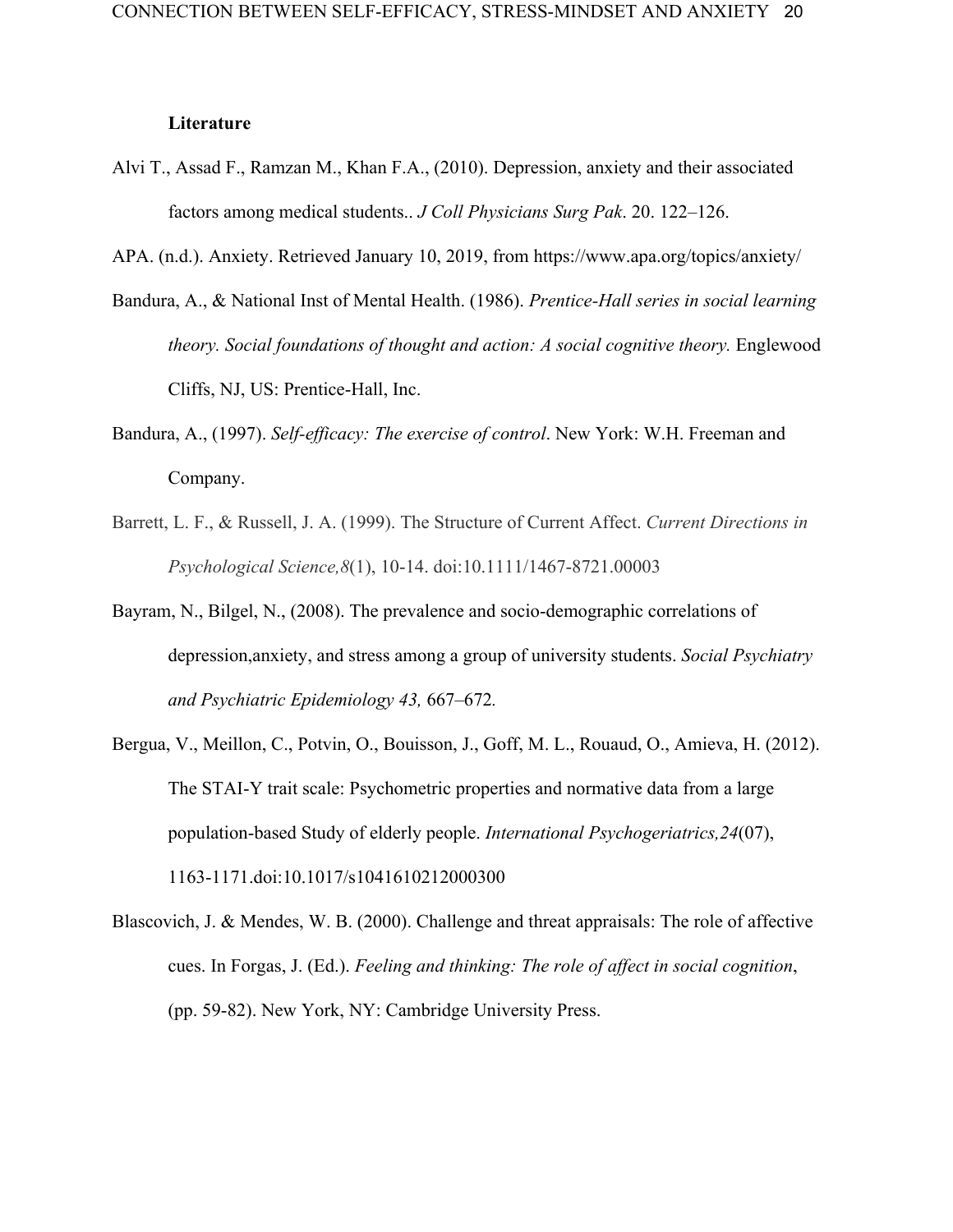- Bryant, C., Jackson, H., & Ames, D. (2008). The prevalence of anxiety in older adults: Methodological issues and a review of the literature. *Journal of Affective Disorders,109*(3), 233-250. doi:10.1016/j.jad.2007.11.008
- Crum, A. J., Salovey, P., & Achor, S. (2013). Rethinking stress: The role of mindsets in determining the stress response. *Journal of Personality and Social Psychology,104*(4), 716-733.doi:10.1037/a0031201
- Crum, A. J., Akinola, M., Martin, A., & Fath, S. (2017). The role of stress mindset in shaping cognitive, emotional, and physiological responses to challenging and threatening stress. *Anxiety, Stress, & Coping,30*(4), 379-395. doi:10.1080/10615806.2016.1275585
- Cohen M, Khalaila R (2014). Saliva pH as a biomarker of exam stress and a predictor of exam performance*. J Psychosom Res* 77(5):420–425
- Comunian, A. L. (1989). Some Characteristics Of Relations Among Depression, Anxiety, And Self-Efficacy. *Perceptual and Motor Skills,69*(3), 755-764. doi:10.2466/pms.1989.69.3.755
- Cooney, N. L., Kopel, S. S., & McKean, P., (1982). Controlled relapse training and self-efficacy in ex-smokers. *Paper presented at the annual meeting of the American Psychological Association*, Washington, D.C.
- Denollet, J., Maas, K., Knottnerus, A., Keyzer, J.J., Pop, V.J., (2009). Anxiety predicted premature all-cause and cardiovascular death in a 10-year follow-up of middle-aged women. *J. Clin. Epidemiol*. 62, 452–456.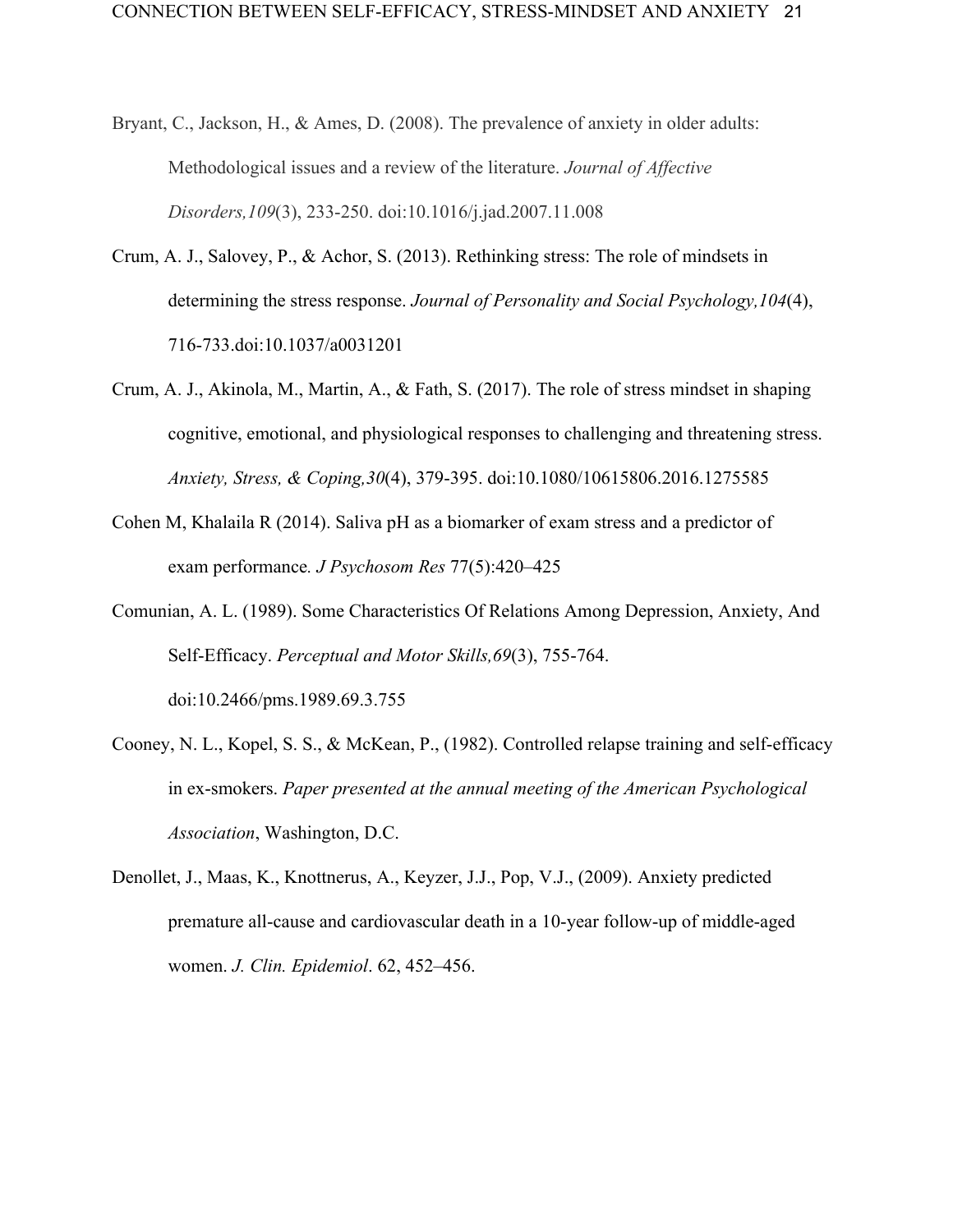- Diener, E., & Emmons, R. A. (1984). The independence of positive and negative affect. *Journal of Personality and Social Psychology,47*(5), 1105-1117. doi:10.1037/0022-3514.47.5.1105
- Endler, N. S., Speer, R. L., Johnson, J. M., & Flett, G. L. (2001). General self-efficacy and control in relation to anxiety and cognitive performance. *Current Psychology,20*(1), 36-52. doi:10.1007/s12144-001-1002-7
- Galbraith N, Brown K (2011) *Assessing intervention effectiveness for reducing stress in student nurses: quantitative systematic review.* J Adv Nurs 67(4):709–721. doi:10.1111/j.1365-2648.2010.05549.x
- Inam S.N., Saqib A., Alam E., (2003). Prevalence of anxiety and depression among medical students of a private university. *J Pak Med Assoc*. 53,44–47.
- Ishtiaq, D. S. (2017). Prevalence Of Depression And Associated Risk Factors Among Women Attending Gynecology & Obstetrics Clinics In Karachi, Pakistan. *World Journal of Pharmaceutical Research,*256-267. doi:10.20959/wjpr20178-9071
- Kranner, I., Minibayeva, F. V., Beckett, R. P., & Seal, C. E. (2010). What is stress? Concepts, definitions, and applications in seed science. *New Phytologist,188*(3), 655-673. doi:10.1111/j.1469-8137.2010.03461.x
- Landers, D., (1980). The Arousal-Performance Relationship Revisited. *Research quarterly for exercise and sport.* 51. 77-90. 10.1080/02701367.1980.10609276.

Langer, E. J. (1983). *The psychology of control.* Beverly Hills: Sage.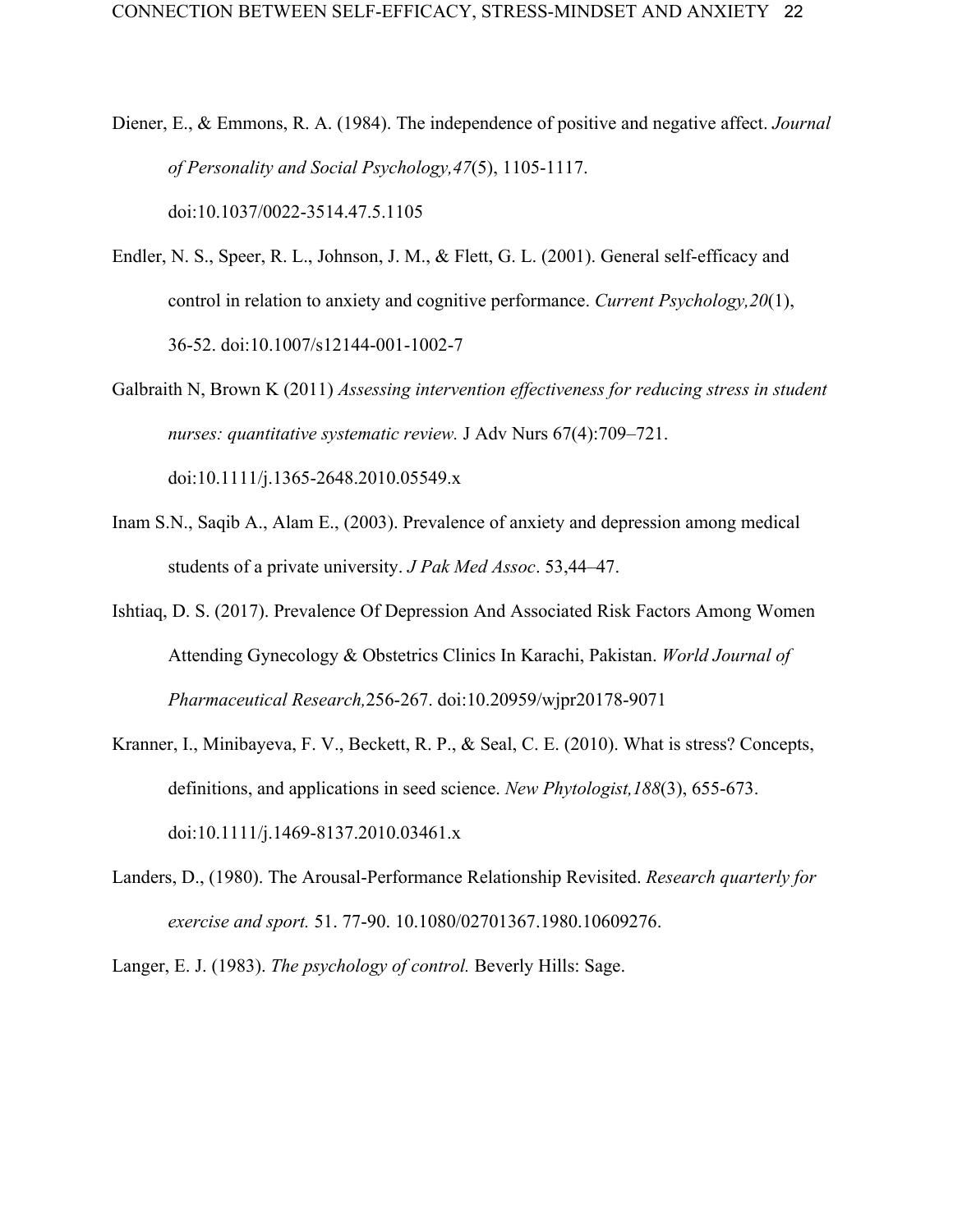- Lambourne, K., & Tomporowski, P. (2010). The effect of exercise-induced arousal on cognitive task performance: A meta-regression analysis. *Brain Research, 1341*, 12-24. doi:10.1016/j.brainres.2010.03.091
- Lazarus, R. S., (1966). Psychological stress and the coping process. New York, NY, US:McGraw-Hill.
- Marten, F. (2017). The Mediating Effect of Eustress and Distress on the Relation between the Mindset towards Stress and Health.
- Martens, R. (1974). Arousal and Motor Performance. *Exercise and Sport Sciences Reviews,2*(1). doi:10.1249/00003677-197400020-00007
- Malmo, R. B., (1957). Anxiety and behavioral arousal. *Psychological Review, 64*(5), 276-287. http://dx.doi.org/10.1037/h0043203
- Muris, P., (2002). Relationships between self-efficacy and symptoms of anxiety disorders and depression in a normal adolescent sample. *Personality and Individual Differences,32*(2), 337-348. doi:10.1016/s0191-8869(01)00027-7
- Nerdrum, P., Rustøen, T., & Rønnestad, M. H., (2006). Student Psychological Distress: A psychometric study of 1750 Norwegian 1st-year undergraduate students. *Scandinavian Journal of Educational Research,50*(1), 95-109. doi:10.1080/00313830500372075
- Pajares, F., & Kranzler, J., (1995). Self-Efficacy Beliefs and General Mental Ability in Mathematical Problem-Solving. *Contemporary Educational Psychology,20*(4), 426-443. doi:10.1006/ceps.1995.1029
- Pantages, T. J., & Creedon, C. F. (1978). Studies of college attrition: 1950-1975. *Review of Educational Research, 48,* 49-101.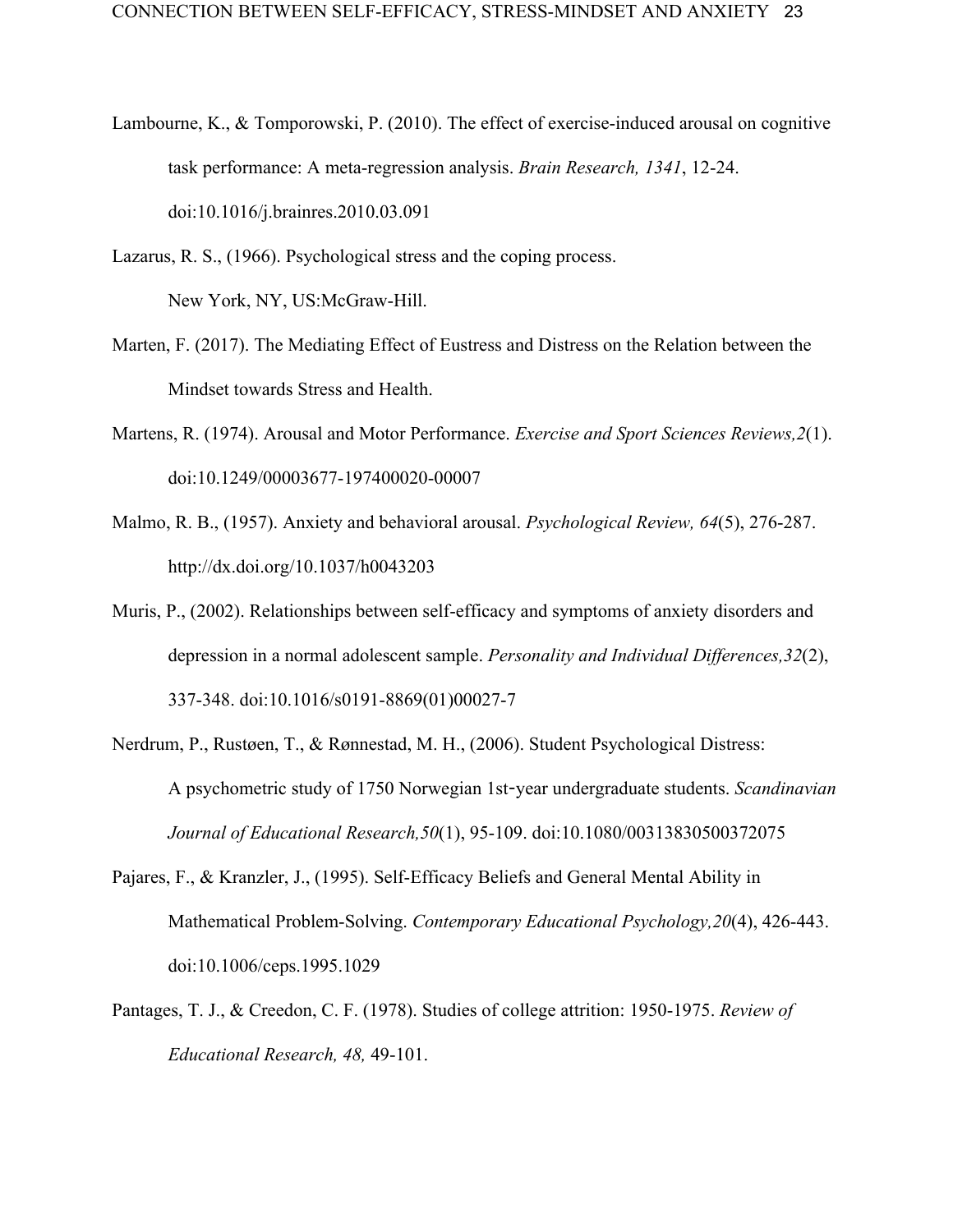- Phillips, A.C., Batty, G.D., Gale, C.R., Deary, I.J., Osborn, D., MacIntyre, K., Carroll, D., (2009). Generalized anxiety disorder, major depressive disorder, and their comorbidity as predictors of all-cause and cardiovascular mortality: the Vietnam experience study. *Psychosom. Med*. 71, 395–403.
- Preacher, K. J., & Hayes, A. F. (2008). Asymptotic and resampling strategies for assessing and comparing indirect effects in multiple mediator models. *Behavior Research Methods*, 40,879-891.
- Scholz, U., Doña, B. G., Sud, S., & Schwarzer, R. (2002). Is General Self-Efficacy a Universal Construct?1. *European Journal of Psychological Assessment,18*(3), 242-251. doi:10.1027//1015-5759.18.3.242
- Schwarzer, R., & Jerusalem, M., (1995). Generalized Self-Efficacy scale. In J. Weinman, S.
- Seery, M. D. (2011). Challenge or threat? Cardiovascular indexes of resilience and vulnerability to potential stress in humans. *Neuroscience & Biobehavioral Reviews*, 35(7), 1603-1610.

Selye, H., 1936. A syndrome produced by diverse nocuous agents.*Nature,* 138: 32

- Seok, C. B., Hamid, H. A., Mutang, J., & Ismail, R. (2018). Psychometric Properties of the State-Trait Anxiety Inventory (Form Y) among Malaysian University Students. *Sustainability,10*(9), 3311.doi:10.3390/su10093311
- Spielberger, C.D.; Gorsuch, R.L.; Lushene, P.R.; Vagg, P.R.; Jacobs, G.A (1983). *Manual for the State-Trait Anxiety Inventory*. Consulting Psychologists Press
- Takahashi, T., Ikeda, K., Ishikawa, M., Kitamura, N., Tsukasaki, T., Nakama, D.,& Kameda, T., (2005). Anxiety, reactivity, and social stress-induced cortisol elevation in humans. *Neuroendocrinology letters*. 26. 351-4.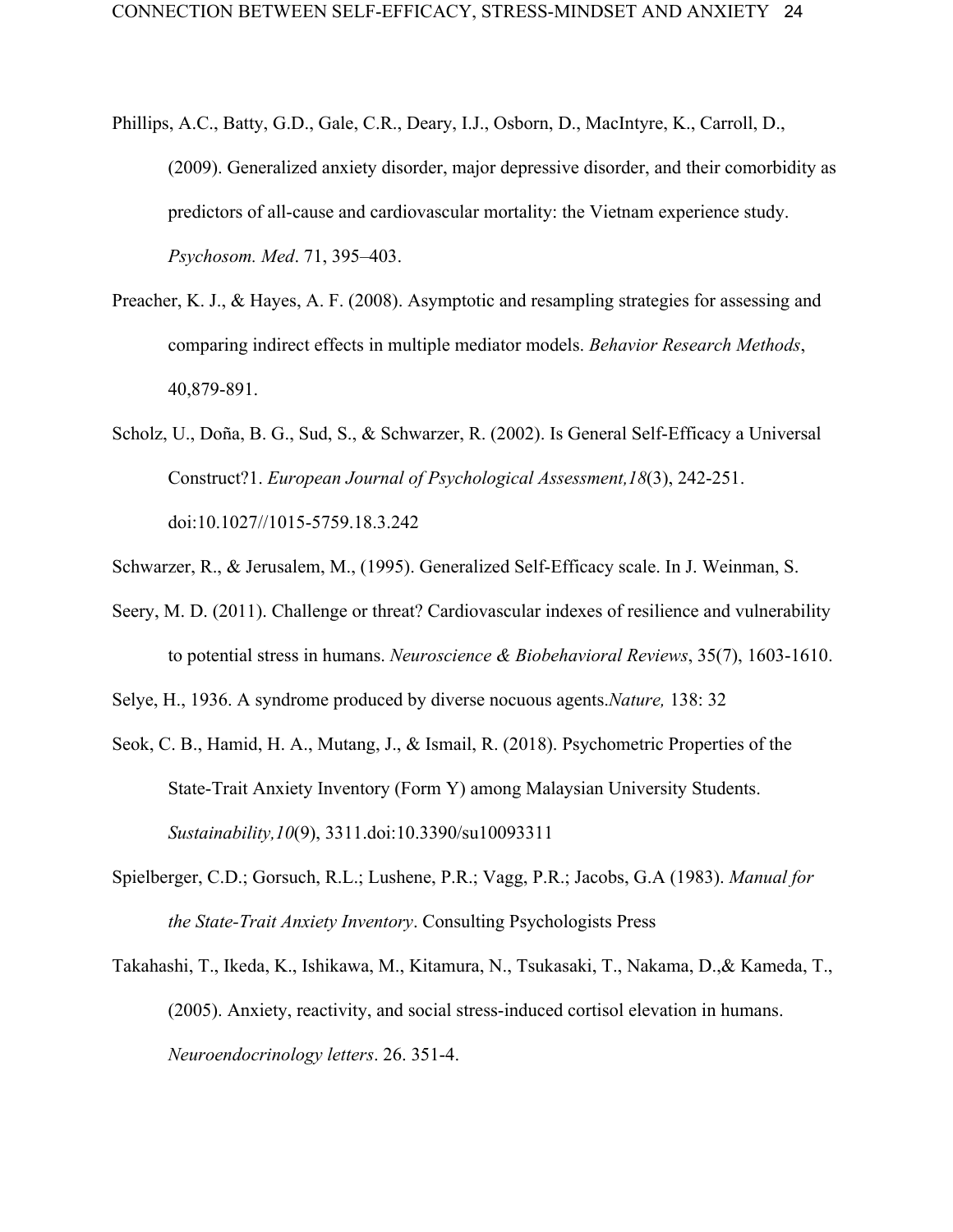- Tomaka, J., Blascovich, J., Kelsey, R. M., & Leitten, C. L. (1993). Subjective, physiological, and behavioral effects of threat and challenge appraisal. *Journal of Personality and Social Psychology*, 65(2), 248-260.
- Tomaka, J., Blascovich, J., Kibler, J., & Ernst, J. M. (1997). Cognitive and physiological antecedents of threat and challenge appraisal. *Journal of Personality and Social Psychology*, 73(1), 63-72.
- Wright, & M. Johnston, Measures in health psychology: A user's portfolio. Causal and control beliefs (pp. 35-37). Windsor, UK: NFER-NELSON.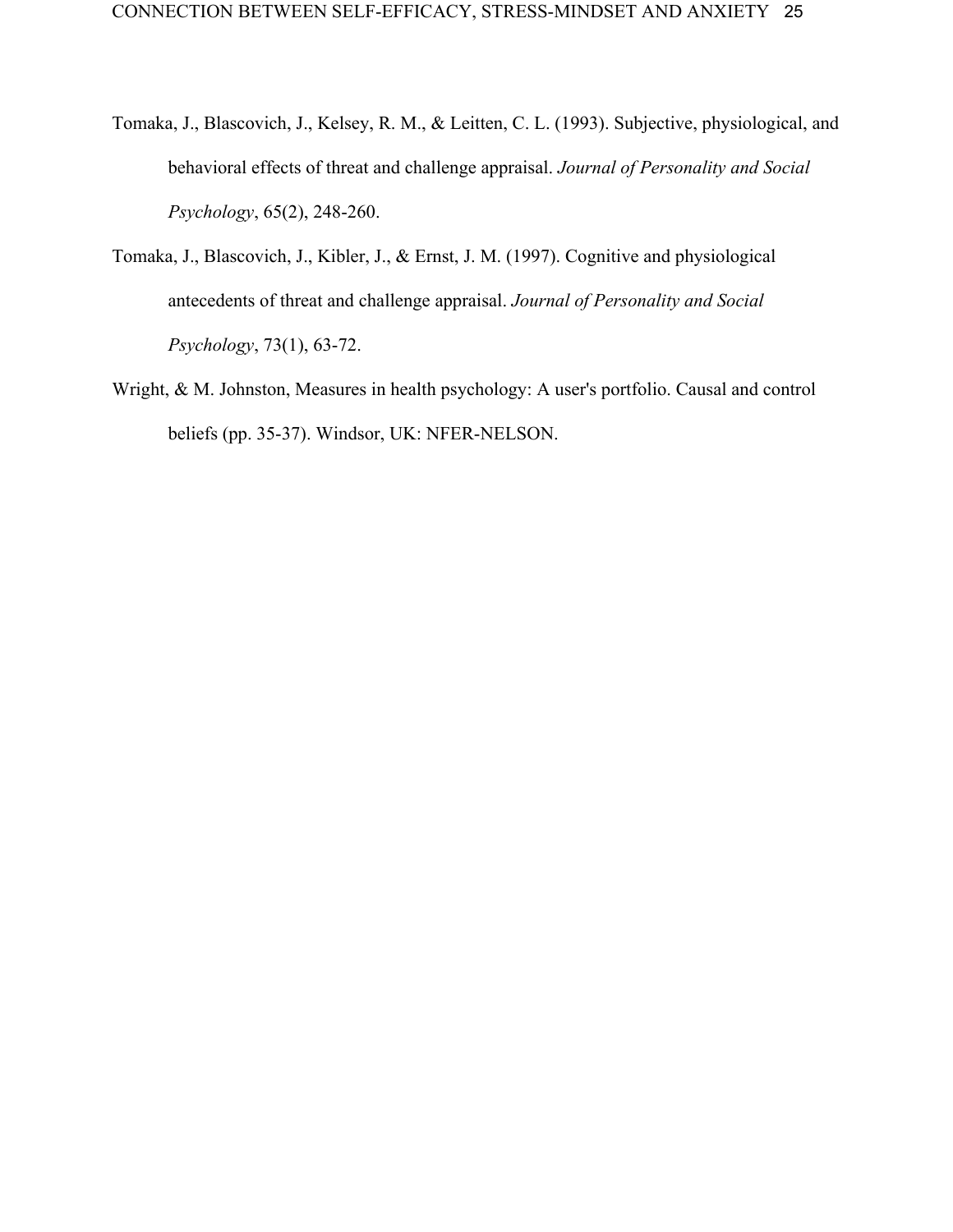# **Appendix A**



*Figure 1: Proposed model of the connection between self-efficacy, stress-mindset, and anxiety*